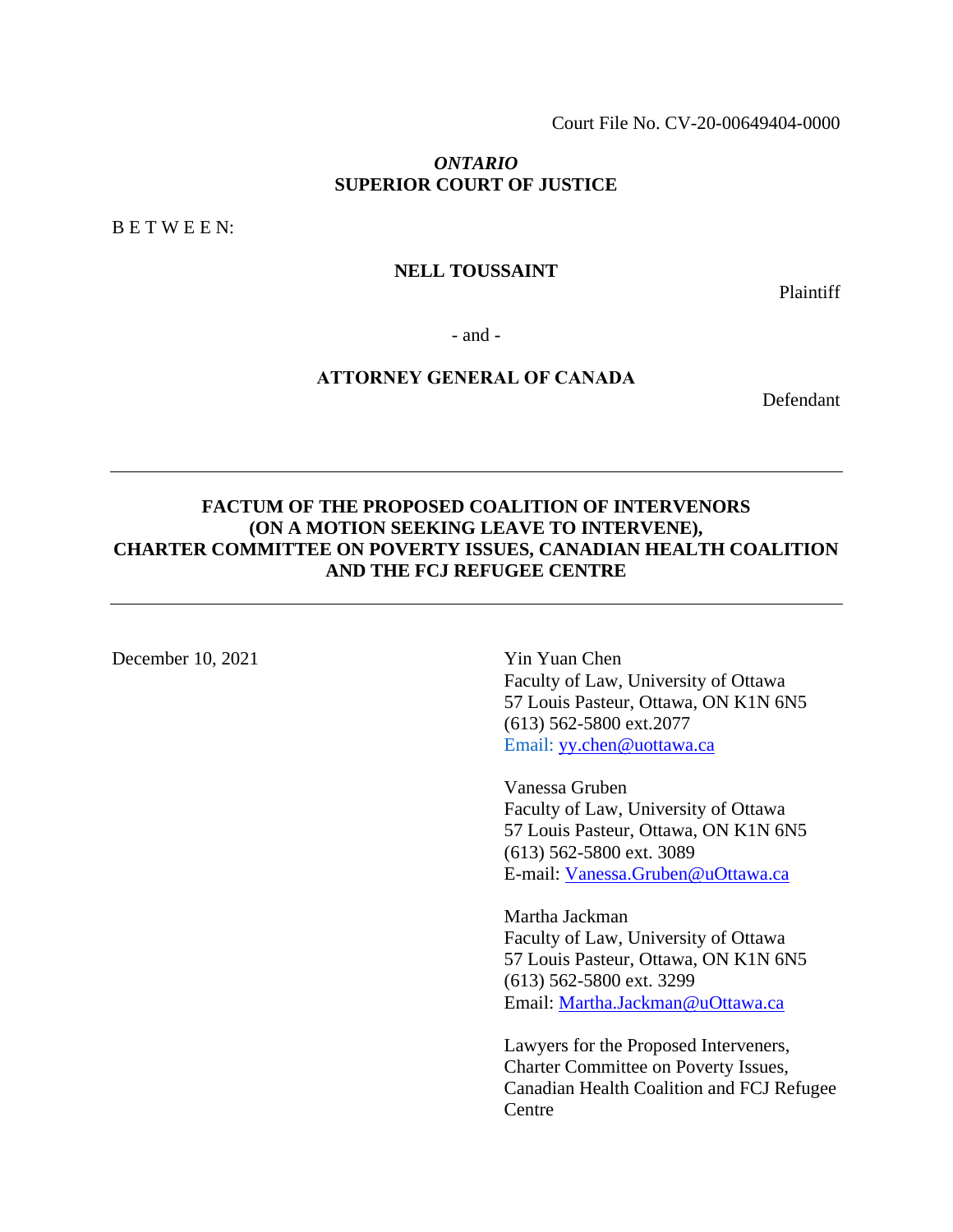# TO: **ANDREW C. DEKANY** Barrister & Solicitor 5 Edenvale Crescent Toronto, ON M9A 4A5 Tel: 416.888.8877 Email: andrewcdekany@gmail.com

Lawyer for the Plaintiff

# AND TO: **DEPARTMENT OF JUSTICE**

Ontario Regional Office 120 Adelaide Street West, Suite 400 Toronto, ON M5H 1T1

Fax: 416-952-4518

David Tyndale/ Asha Gafar Tel: 647.256.7309/ 647.256.0720 Fax: 416.954.8982 Email: david.tyndale@justice.gc.ca asha.gafar@justice.gc.ca

Lawyers for the Defendant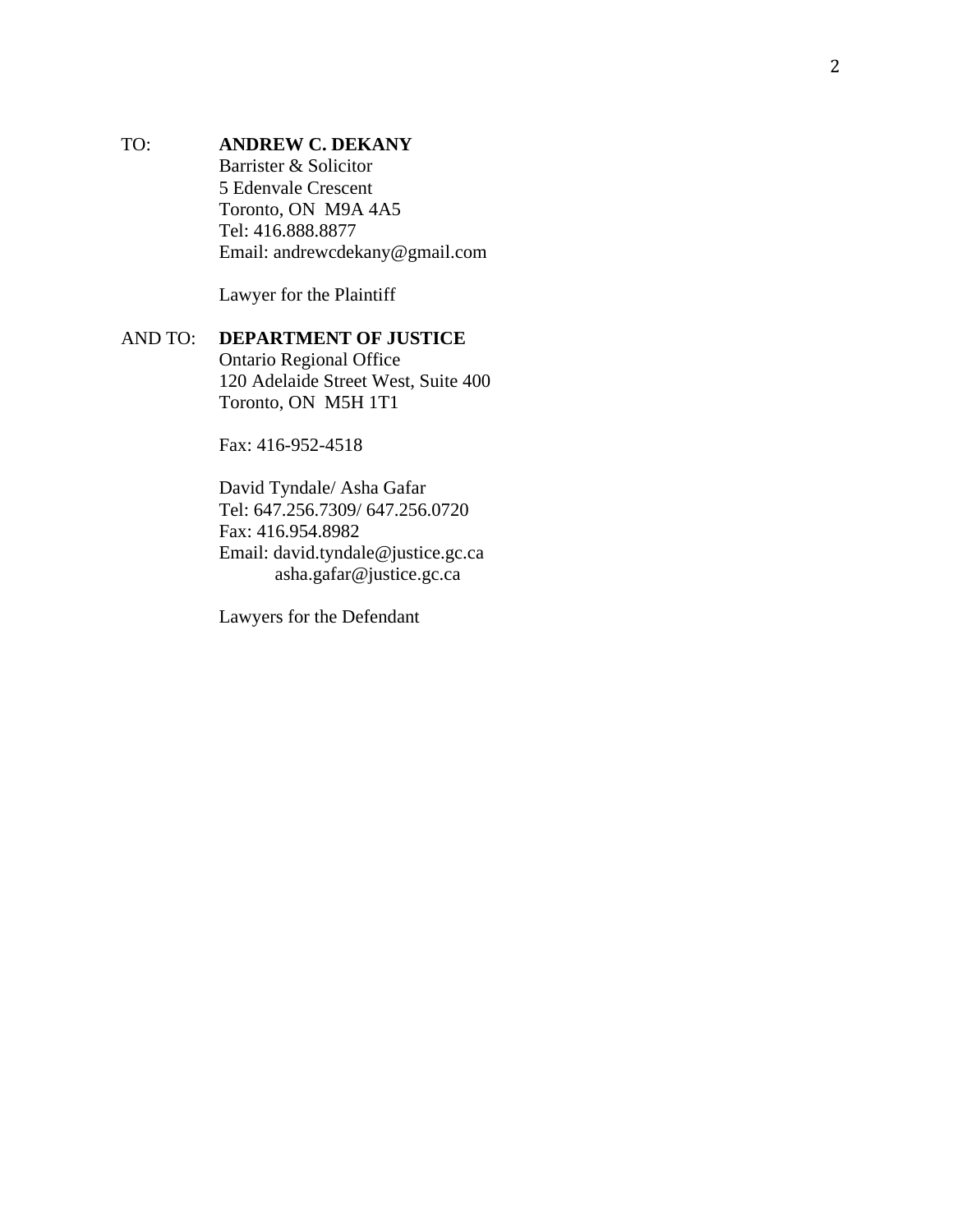# **TABLE OF CONTENTS**

| The CCPI Coalition has a Substantial and Identifiable Interest in the Motion to Strike 11  |
|--------------------------------------------------------------------------------------------|
| The CCPI Coalition has an Important Perspective Different from the Parties  12             |
| The CCPI Coalition is a Well-recognized Group with a Special Expertise and a Broad         |
| The Coalition will make Distinct and Useful Contribution to the Resolution of the Motion   |
| i) Whether the Denial of Access to Essential Health Care to Irregular Migrants Contravenes |
| ii) Whether Canada's Decision not to Implement the Systemic Remedy Required in the UN      |
| iii) Whether Canada's Decision not to Implement the UN Committee's Views Constitutes       |
|                                                                                            |
|                                                                                            |
|                                                                                            |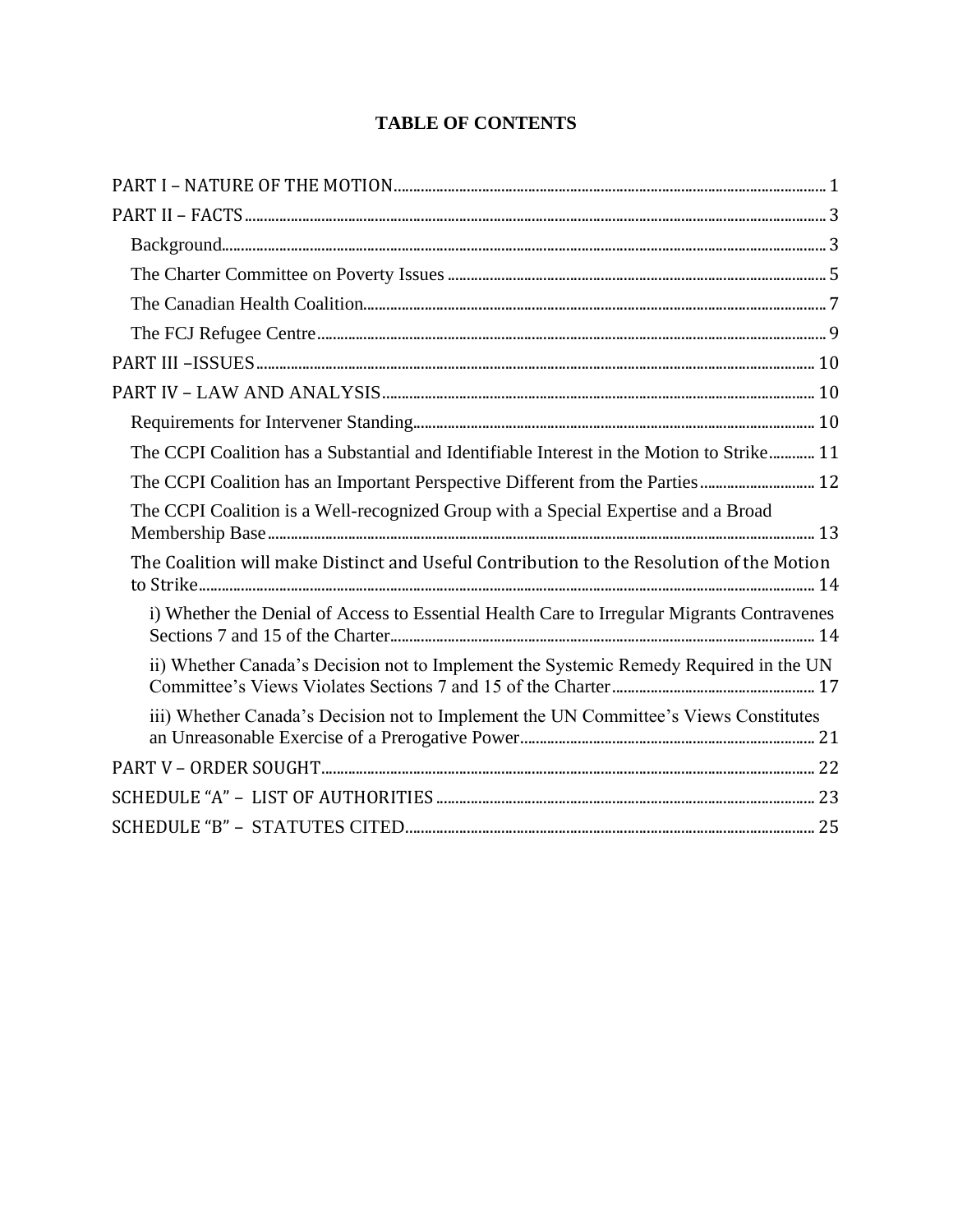Court File No. CV-20-00649404-0000

#### *ONTARIO*  **SUPERIOR COURT OF JUSTICE**

B E T W E E N:

### **NELL TOUSSAINT**

Plaintiff

- and -

# **ATTORNEY GENERAL OF CANADA**

Defendant

# **FACTUM OF THE PROPOSED COALITION OF INTERVENORS (ON A MOTION SEEKING LEAVE TO INTERVENE), CHARTER COMMITTEE ON POVERTY ISSUES, CANADIAN HEALTH COALITION AND THE FCJ REFUGEE CENTRE**

## **PART I – NATURE OF THE MOTION**

<span id="page-3-0"></span>1. The Charter Committee on Poverty Issues, the Canadian Health Coalition and the FCJ Refugee Centre ("the CCPI Coalition") seek leave to intervene jointly in the Defendant's motion to strike the Amended Amended Statement of Claim and dismiss the action.

2. The focus of the proposed intervention is on Canada's refusal to give effect to the United Nations Human Rights Committee's ("UN Committee's") Views adopted in the case of **[Toussaint v Canada](https://docstore.ohchr.org/SelfServices/FilesHandler.ashx?enc=6QkG1d%2fPPRiCAqhKb7yhstcNDCvDan1pXU7dsZDBaDUTGwvepRQQ4nwed0EKFgVQ1PMnrThSRVGq36Wd%2fdgnclNKEZT2ee5xTjoyNmiapxrxB8hNy3xID1qlQfO4XMfbSns9SrVKk2dshmsxA2QWVF9ozlsMPG5LTvkfhPliKEA%3d)<sup>1</sup>** to ensure that irregular migrants are no longer denied access to essential health care when their lives are at risk.

<sup>1</sup> *[Toussaint v.](https://docstore.ohchr.org/SelfServices/FilesHandler.ashx?enc=6QkG1d%2fPPRiCAqhKb7yhstcNDCvDan1pXU7dsZDBaDUTGwvepRQQ4nwed0EKFgVQ1PMnrThSRVGq36Wd%2fdgnclNKEZT2ee5xTjoyNmiapxrxB8hNy3xID1qlQfO4XMfbSns9SrVKk2dshmsxA2QWVF9ozlsMPG5LTvkfhPliKEA%3d) Canada*, Communication No. 2348/2014, U.N. Doc. CCPR/C/123/D/2348/2014 (2018) [*[UN Committee's](https://docstore.ohchr.org/SelfServices/FilesHandler.ashx?enc=6QkG1d%2fPPRiCAqhKb7yhstcNDCvDan1pXU7dsZDBaDUTGwvepRQQ4nwed0EKFgVQ1PMnrThSRVGq36Wd%2fdgnclNKEZT2ee5xTjoyNmiapxrxB8hNy3xID1qlQfO4XMfbSns9SrVKk2dshmsxA2QWVF9ozlsMPG5LTvkfhPliKEA%3d) Views*].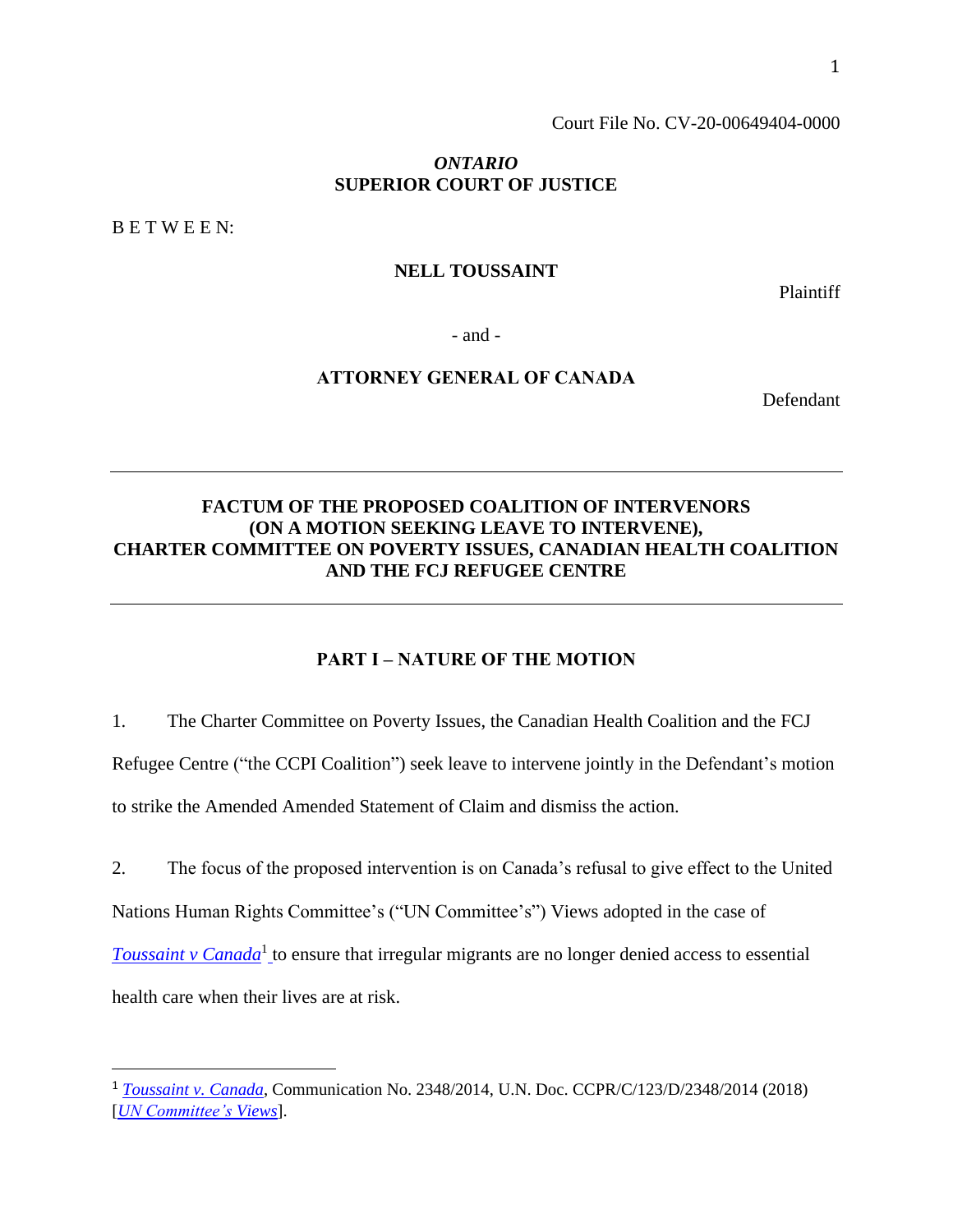3. The Plaintiff, Ms. Nell Toussaint, challenges this decision on a number of grounds, including that it violates sections 7 and 15 of the *Canadian Charter of Rights and Freedoms* ("the *Charter*") and she seeks, *inter alia*, an order requiring the Defendant to give effect to the UN Committee's Views in a manner that complies with the *Charter*. The Defendant seeks to strike Ms. Toussaint's claim, arguing that it is settled law that the *Charter* does not require governments to ensure access to essential health care, even when life is at risk.

4. The CCPI Coalition has filed a Motion for Leave to Intervene seeking to assist the Court with the following issues:

- i. Whether, in light of the UN Committee's Views in this case, a denial of access to publicly funded health care to irregular migrants to prevent reasonably foreseeable threats to their life and health contravenes sections 7 and 15 of the *Charter;*
- ii. Whether Canada's decision not to implement the systemic remedy required in the UN Committee's Views, to ensure that irregular migrants have access to essential health care, violates sections 7 and 15 of the *Charter*; and
- iii. Whether Canada's decision not to implement the UN Committee's Views constitutes an unreasonable exercise of a prerogative power.

5. This case raises unresolved questions in *Charter* jurisprudence that are at the heart of our Constitution's promise of equal protection and benefit of its most fundamental guarantees.

6. How this Court approaches and answers these questions will have immense implications not only for irregular migrants requiring access to essential health care for the protection of their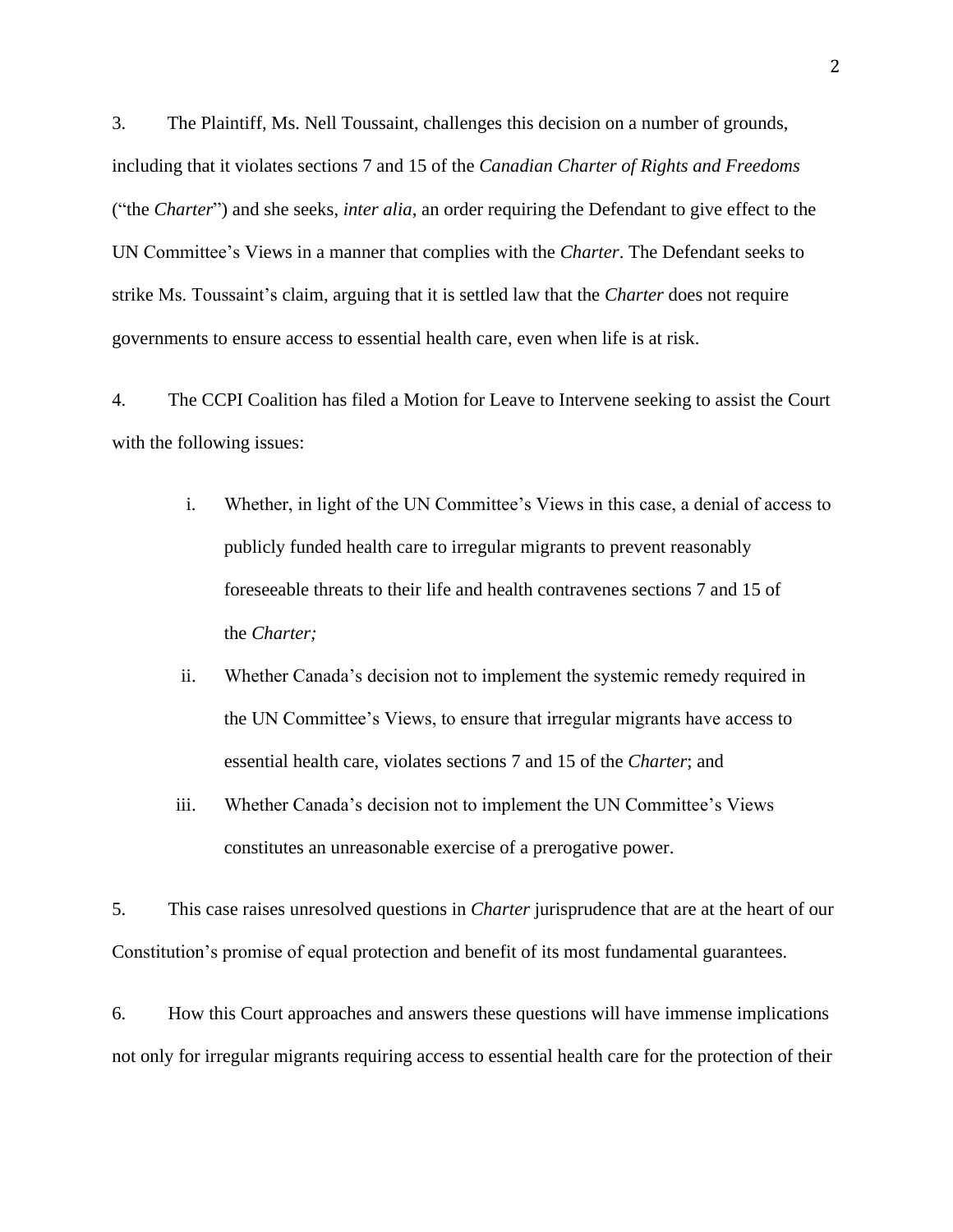lives, but also for the constitutional rights of many of the most disadvantaged individuals and groups in Canadian society, whose perspective the CCPI Coalition represents.

7. For more than thirty years, these issues have been the focus of research, advocacy, public education and litigation by the members of the CCPI Coalition, including numerous interventions before the Supreme Court of Canada and before this Court, as well as before UN human rights bodies and domestic parliamentary committees.

#### **PART II – FACTS**

#### <span id="page-5-1"></span><span id="page-5-0"></span>**Background**

8. Nell Toussaint's life was placed at risk and she suffered long term health consequences when she was denied coverage for essential health care under the Interim Federal Health Program ("IFHP") in 2009, because she was deemed to be ineligible by reason of her irregular migrant status.<sup>2</sup> She challenged this exclusion before the Federal Court of Canada, and on appeal before the Federal Court of Appeal, as a violation of her rights to life, security of the person and equality under sections 7 and 15 of the *Charter*. 3

9. The Federal Court and the Federal Court of Appeal agreed that Ms. Toussaint's life had been placed at risk.<sup>4</sup> However, the Courts concluded that this deprivation of the right to life was not in violation of section 7 principles of fundamental justice because it furthered Canada's immigration law objectives.<sup>5</sup> The Federal Court of Appeal also found that the operative cause of the deprivation of life was Ms. Toussaint's decision to remain in Canada to work as an irregular

<sup>2</sup> Defendant's Factum at paras 12-13.

<sup>3</sup> *[Toussaint v Canada \(Attorney General\),](http://canlii.ca/t/2c43m)* 2010 FC 810 [*Federal Court Decision*]; *[Toussaint v. Canada](https://www.canlii.org/en/ca/fca/doc/2011/2011fca213/2011fca213.html?autocompleteStr=Toussaint%20v&autocompletePos=1)  [\(Attorney General\)](https://www.canlii.org/en/ca/fca/doc/2011/2011fca213/2011fca213.html?autocompleteStr=Toussaint%20v&autocompletePos=1)*, 2011 FCA 213 [*FCA Decision*] 10; leave to appeal denied [2012 CanLII 17813](https://canlii.ca/t/fqwb8) (SCC).

<sup>4</sup> *[Federal Court Decision](http://canlii.ca/t/2c43m)* at [para 91;](https://www.canlii.org/en/ca/fct/doc/2010/2010fc810/2010fc810.html#:~:text=Delay%20in%20medical,from%20the%20IFHP.) *FCA Decision* at paras [61-66](https://www.canlii.org/en/ca/fca/doc/2011/2011fca213/2011fca213.html?autocompleteStr=toussaint%20v%20canada&autocompletePos=1#:~:text=61%5D%C2%A0%C2%A0%20%C2%A0%C2%A0%20%C2%A0%C2%A0%20%C2%A0%20Bearing%20in,serious%20health%20risks.).

<sup>5</sup> *[Federal Court Decision](http://canlii.ca/t/2c43m)* at [para 94;](https://www.canlii.org/en/ca/fct/doc/2010/2010fc810/2010fc810.html#:~:text=%5B94%5D%C2%A0%C2%A0%20%C2%A0%C2%A0%20%C2%A0%C2%A0%20%C2%A0%20I%20do,such%20a%20situation.) *FCA Decision* at paras [82-88.](https://www.canlii.org/en/ca/fca/doc/2011/2011fca213/2011fca213.html?autocompleteStr=Toussaint%20v&autocompletePos=1#:~:text=%5B82%5D%C2%A0%C2%A0%20%C2%A0%C2%A0%20%C2%A0%C2%A0%20%C2%A0%20However%2C%20the,are%20not%20infringed.)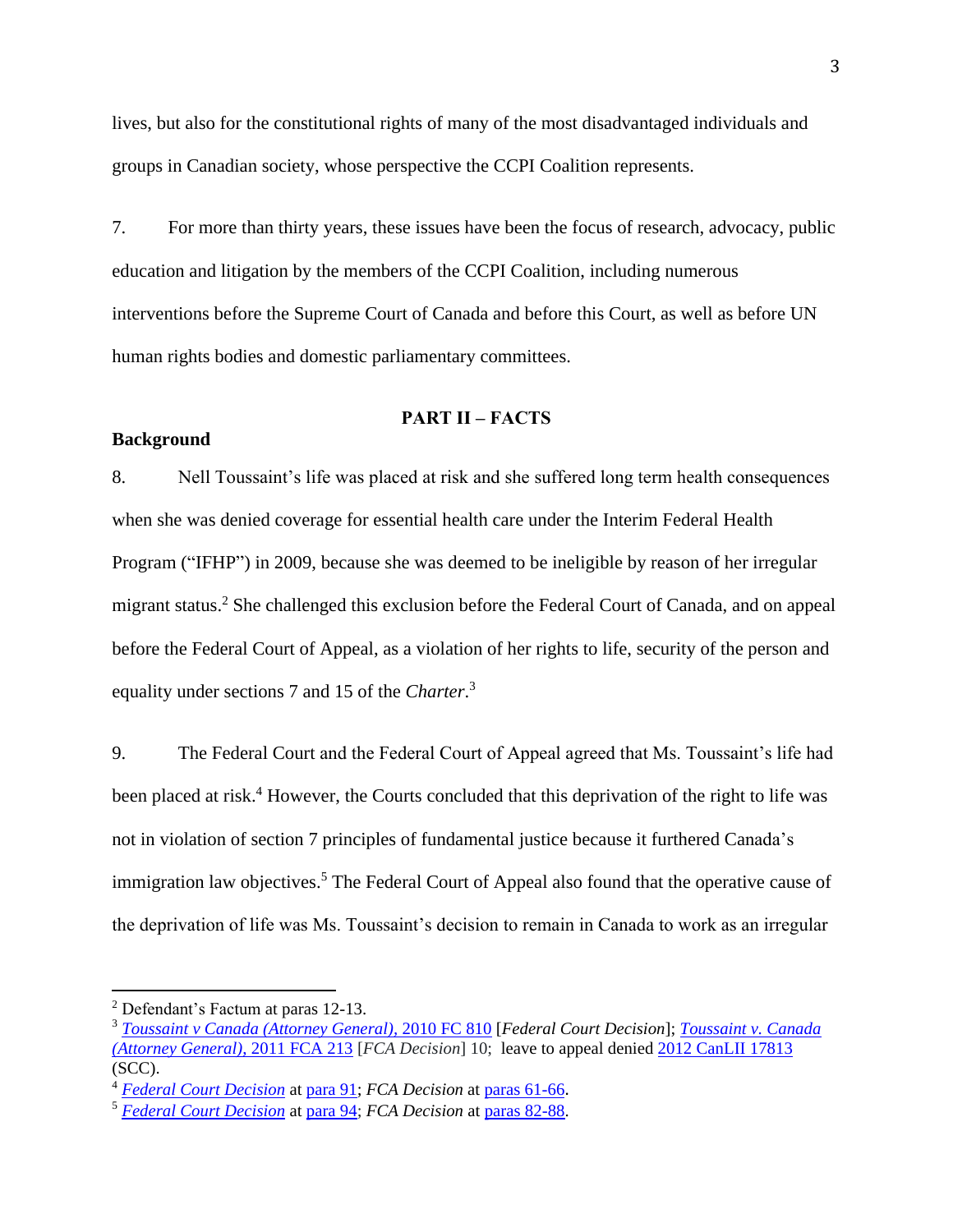migrant and that immigration status is not a prohibited ground of discrimination under section 15 of the *Charter*. 6

10. Having exhausted domestic remedies, Ms. Toussaint filed a communication with the UN Committee under the *Optional Protocol* to the *International Covenant on Civil and Political Rights* ("*ICCPR*").<sup>7</sup> Relying on the facts accepted by the Canadian courts, the UN Committee found that Ms. Toussaint's rights to life and non-discrimination under the *ICCPR* had been violated.<sup>8</sup> The Committee directed Canada to provide appropriate compensation to Ms. Toussaint and to take steps necessary to ensure access to essential health care for irregular migrants where there is a reasonably foreseeable risk to life.<sup>9</sup>

11. Canada has informed the UN Committee and Ms. Toussaint that it will not take measures to give effect to the Committee's Views because it disagrees with the Committee's findings with respect to Canada's international human rights obligations.<sup>10</sup>

12. Ms. Toussaint now challenges Canada's refusal to give effect to the UN Committee's Views, including by ensuring access to essential health care for irregular migrants. She submits that this refusal violates her rights under sections 7 and 15 of the *Charter*, interpreted in light of the UN Committee's Views relating to Canada's obligations under the *ICCPR* to provide health care to Ms. Toussaint and other irregular migrants facing a reasonably foreseeable risk to life.<sup>11</sup>

<sup>6</sup> *FCA Decision* at paras [67-73,](https://www.canlii.org/en/ca/fca/doc/2011/2011fca213/2011fca213.html?autocompleteStr=Toussaint%20v&autocompletePos=1#:~:text=%5B67%5D%C2%A0%C2%A0%20%C2%A0%C2%A0%20%C2%A0%C2%A0%20%C2%A0%20As%20mentioned%20above,7%20of%20the%20Charter.) [99-101](https://www.canlii.org/en/ca/fca/doc/2011/2011fca213/2011fca213.html?autocompleteStr=Toussaint%20v&autocompletePos=1#:~:text=%5B99%5D%C2%A0%C2%A0%20%C2%A0%C2%A0%20%C2%A0%C2%A0%20%C2%A0%20Further%2C%20I,to%20her%20situation.) and [109-111.](https://www.canlii.org/en/ca/fca/doc/2011/2011fca213/2011fca213.html?autocompleteStr=Toussaint%20v&autocompletePos=1#:~:text=%5B109%5D%C2%A0%C2%A0%20%C2%A0%C2%A0%20Since%20the,of%20the%20Charter.)

<sup>7</sup> UN General Assembly, *[International Covenant on Civil and Political Rights](https://www.ohchr.org/en/professionalinterest/pages/ccpr.aspx)*, 16 December 1966, United Nations, Treaty Series, vol. 999 p. 171. Accession by Canada 19 May 1976.

<sup>8</sup> *UN Committee's Views* at paras [11.4-11.5,](https://docstore.ohchr.org/SelfServices/FilesHandler.ashx?enc=6QkG1d%2fPPRiCAqhKb7yhstcNDCvDan1pXU7dsZDBaDUTGwvepRQQ4nwed0EKFgVQ1PMnrThSRVGq36Wd%2fdgnclNKEZT2ee5xTjoyNmiapxrxB8hNy3xID1qlQfO4XMfbSns9SrVKk2dshmsxA2QWVF9ozlsMPG5LTvkfhPliKEA%3d#:~:text=11.4The%20Committee%20notes,under%20article%206.) [11.8-12.](https://docstore.ohchr.org/SelfServices/FilesHandler.ashx?enc=6QkG1d%2fPPRiCAqhKb7yhstcNDCvDan1pXU7dsZDBaDUTGwvepRQQ4nwed0EKFgVQ1PMnrThSRVGq36Wd%2fdgnclNKEZT2ee5xTjoyNmiapxrxB8hNy3xID1qlQfO4XMfbSns9SrVKk2dshmsxA2QWVF9ozlsMPG5LTvkfhPliKEA%3d#:~:text=11.8The%20Committee%20considers,6%20and%2026.)

<sup>9</sup> *UN Committee's Views* at [para 13.](https://docstore.ohchr.org/SelfServices/FilesHandler.ashx?enc=6QkG1d%2fPPRiCAqhKb7yhstcNDCvDan1pXU7dsZDBaDUTGwvepRQQ4nwed0EKFgVQ1PMnrThSRVGq36Wd%2fdgnclNKEZT2ee5xTjoyNmiapxrxB8hNy3xID1qlQfO4XMfbSns9SrVKk2dshmsxA2QWVF9ozlsMPG5LTvkfhPliKEA%3d#:~:text=13.Pursuant%20to,loss%20of%20life.)

<sup>&</sup>lt;sup>10</sup> Defendant's Factum at paras 29-30.

<sup>&</sup>lt;sup>11</sup> Amended Amended Statement of Claim dated May 25, 2021 [Statement of Claim] at para 1(g).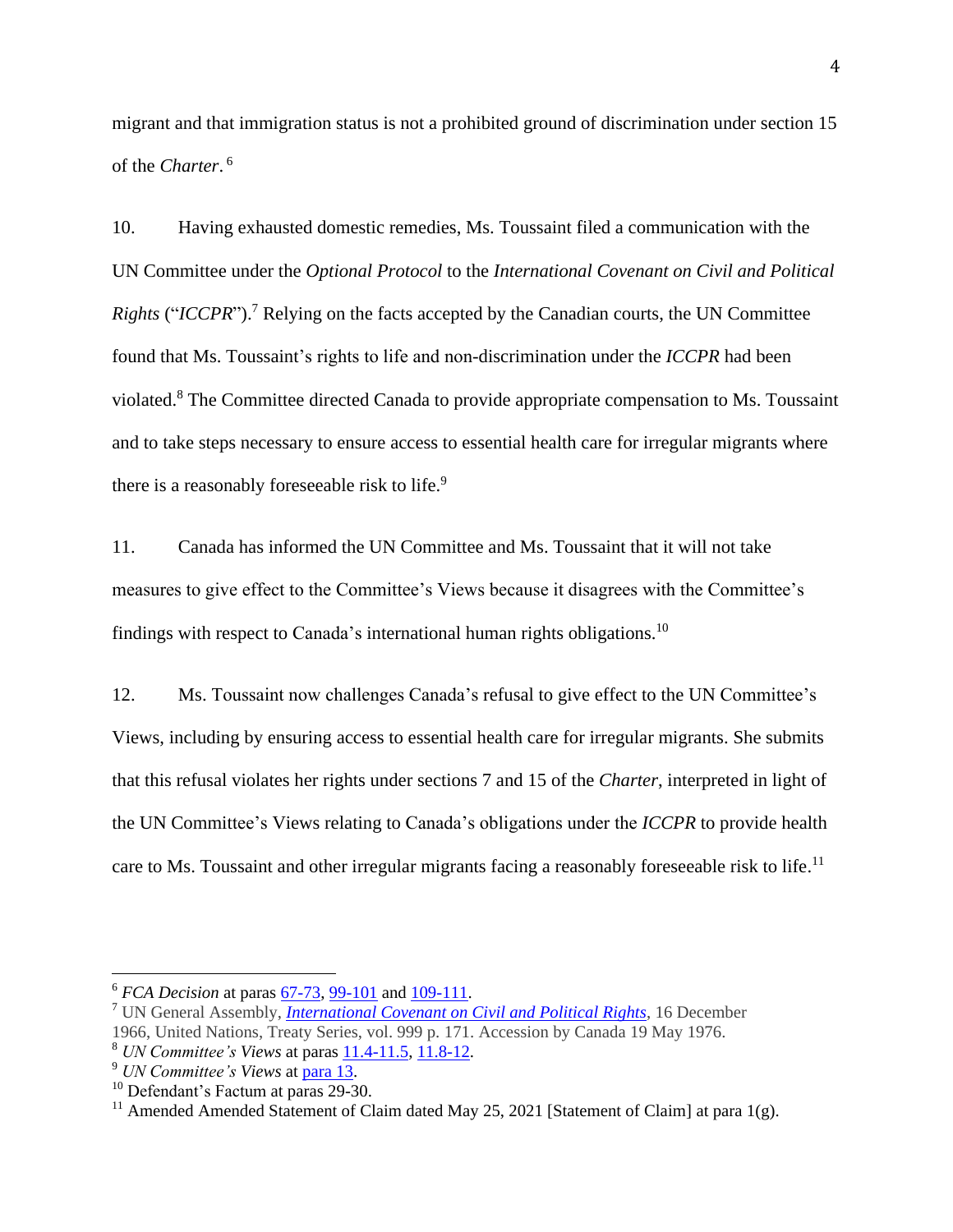The Statement of Claim additionally seeks a declaration that the decision not to give effect to the UN Committee's Views was incorrect or unreasonable.<sup>12</sup>

13. The Defendant's Motion submits that the Plaintiff's *Charter* claim should be struck on the basis that it is "settled law" that the *Charter* does not impose positive obligations on governments to ensure access to publicly funded health care, even where the right to life is engaged, and that the Federal Court of Appeal's finding in Ms. Toussaint's previous *Charter* challenge to her exclusion from the IFHP must stand.<sup>13</sup>

### <span id="page-7-0"></span>**The Charter Committee on Poverty Issues**

14. The Charter Committee on Poverty Issues ("CCPI") is a national committee founded in 1989, which brings together low-income representatives and experts in human rights, constitutional law and poverty law for the purpose of assisting disadvantaged groups in Canada to secure and assert their rights under the *Charter*, international and domestic human rights law, and other laws in Canada.<sup>14</sup>

15. CCPI has a recognized interest and expertise in the application of the *Charter* to disadvantaged groups and on the role of international human rights law in relation to the *Charter*. CCPI has intervened in 13 cases at the Supreme Court of Canada. In all of these interventions CCPI has emphasized the importance of interpreting the *Charter* to provide at least the same level of protection as is afforded by international human rights treaties ratified by Canada, and in

 $12$  Statement of Claim at para 1(h).

<sup>&</sup>lt;sup>13</sup> Defendant's Factum at paras 62 and 79-80.

<sup>&</sup>lt;sup>14</sup> Affidavit of Bonnie Morton, Charter Committee on Poverty Issues, sworn October 19, 2021 [Morton Affidavit] at para 7.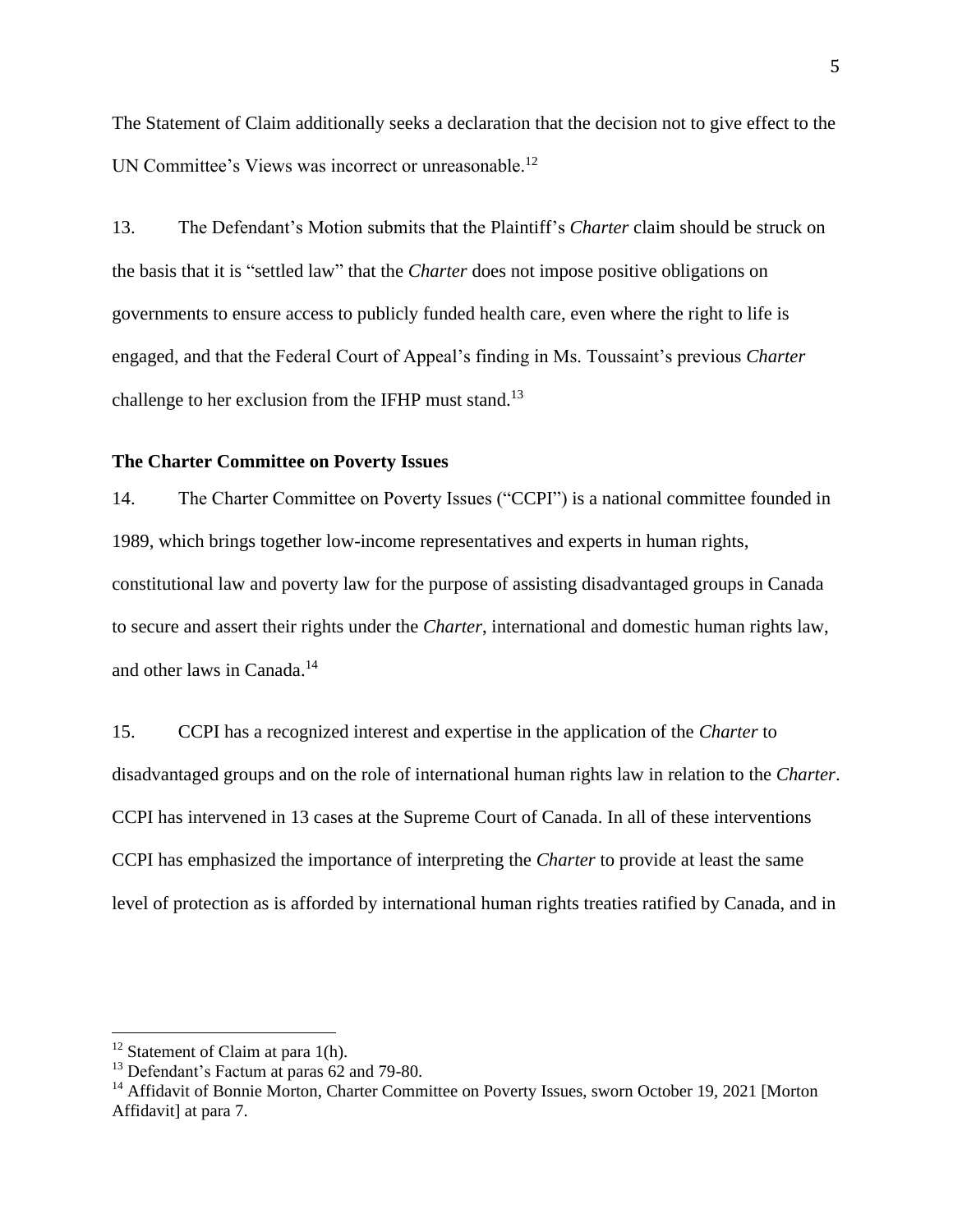a manner that ensures the equal benefit of the *Charter* for those experiencing poverty or socioeconomic disadvantage, as follows:

- *[Chaoulli v. Quebec \(Attorney General\)](https://www.canlii.org/en/ca/scc/doc/2005/2005scc35/2005scc35.html?autocompleteStr=chaoulli&autocompletePos=1)* ("*Chaoulli*")<sup>15</sup> on whether governments have positive obligations, under sections 7 and 15 of the *Charter*, to protect the right to life through the provision of publicly funded health care based on need;
- *[Eldridge v. British Columbia \(Attorney General\)](https://www.canlii.org/en/ca/scc/doc/1997/1997canlii327/1997canlii327.html?resultIndex=1)*<sup>16</sup> on whether the *Charter* imposes positive obligations on governments to ensure equal access to publicly funded health care, including interpretation services for the Deaf, in accordance with international human rights law;
- *[Gosselin v. Québec](https://www.canlii.org/en/ca/scc/doc/2002/2002scc84/2002scc84.html?resultIndex=1) (Attorney General)* ("*Gosselin*") <sup>17</sup> on whether section 7 of the *Charter* should be interpreted, in light of international human rights treaties ratified by Canada, to include positive obligations on governments to protect physical and mental health; and
- *<u>[Baker v. Canada \(Minister of Citizenship and Immigration\)](https://scc-csc.lexum.com/scc-csc/scc-csc/en/item/1717/index.do)</u> ("Baker")<sup>18</sup> on whether the* reasonable exercise of governmental discretion must be consistent with Canada's international human rights obligations.

16. CCPI was also granted intervener status by this Court in a Motion to Strike in *[Tanudjaja](https://www.canlii.org/en/on/onsc/doc/2013/2013onsc1878/2013onsc1878.html)  [v. Canada \(Attorney General\)](https://www.canlii.org/en/on/onsc/doc/2013/2013onsc1878/2013onsc1878.html)* ("*Tanudjaja"*), raising similar issues to those in the present case,

<sup>15</sup> *[Chaoulli v. Quebec \(Attorney General\),](https://www.canlii.org/en/ca/scc/doc/2005/2005scc35/2005scc35.html?autocompleteStr=chaoulli&autocompletePos=1)* 2005 SCC 35, [2005] 1 SCR 791.

<sup>16</sup> *[Eldridge v. British Columbia \(Attorney General\)](https://www.canlii.org/en/ca/scc/doc/1997/1997canlii327/1997canlii327.html?resultIndex=1)*, 1997 CanLII 327 (SCC), [1997] 3 SCR 624.

<sup>17</sup> *[Gosselin v. Québec \(Attorney General\)](https://www.canlii.org/en/ca/scc/doc/2002/2002scc84/2002scc84.html?resultIndex=1)*, 2002 SCC 84, [2002] 4 SCR 429.

<sup>18</sup> *[Baker v. Canada \(Minister of Citizenship and Immigration\)](https://www.canlii.org/en/ca/scc/doc/1999/1999canlii699/1999canlii699.html)*, 1999 CanLII 699 (SCC), [1999] 2 SCR 817.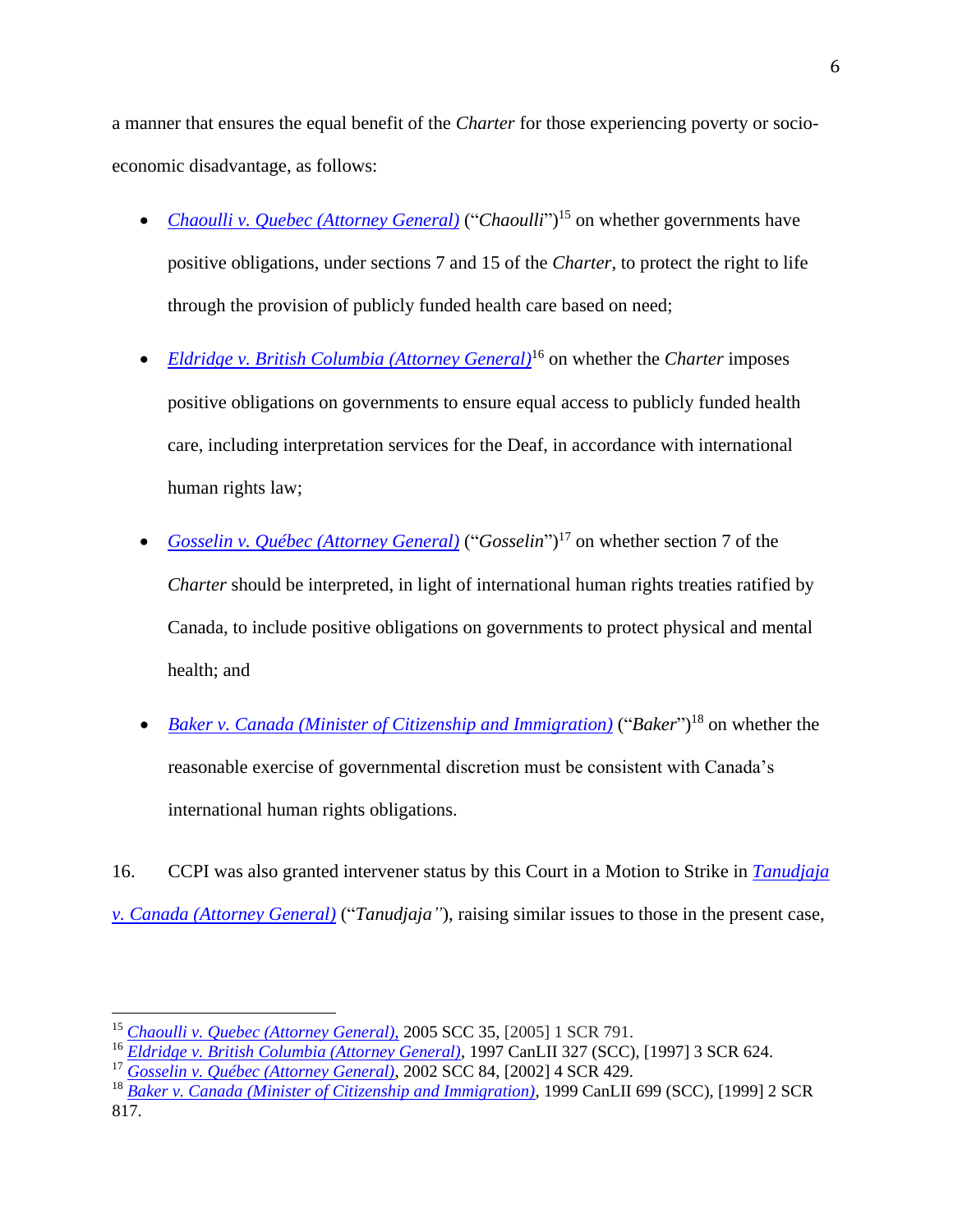including what constitutes settled law with respect to section 7 of the *Charter*. <sup>19</sup> In granting CCPI's motion for leave to intervene, Justice Lederer found that CCPI's experience at the Supreme Court of Canada and its proposed submissions "demonstrate an expertise in respect of the issue that will determine the motion: whether s. 7 and s. 15 of the *Charter* must be interpreted such that it is plain and obvious that the application cannot succeed."<sup>20</sup>

17. On appeal of Justice Lederer's decision to grant the Motion to Strike in *Tanudjaja*, CCPI was granted leave to intervene before the Ontario Court of Appeal to address the same *Charter* issues. 21

18. CCPI's contributions to these and other cases have been influential in the development of jurisprudence of direct application in the present case. $^{22}$ 

#### <span id="page-9-0"></span>**The Canadian Health Coalition**

19. The Canadian Health Coalition ("CHC") is dedicated to preserving and enhancing Canada's public health care system for the benefit of all residents of Canada, regardless of economic, social, citizenship or other status. $^{23}$ 

20. Founded in 1979, the CHC includes organizations representing seniors, women, faith groups, students, consumers, labour unions, recent immigrants and health care professionals

<sup>19</sup> *[Tanudjaja v. Attorney General \(Canada\) \(Application\)](https://www.canlii.org/en/on/onsc/doc/2013/2013onsc5410/2013onsc5410.html?autocompleteStr=TANU&autocompletePos=2)*, 2013 ONSC 5410.

<sup>20</sup> *[Tanudjaja v. Attorney](https://www.canlii.org/en/on/onsc/doc/2013/2013onsc1878/2013onsc1878.html) General (Canada)*, 2013 ONSC 1878 at [para](https://www.canlii.org/en/on/onsc/doc/2013/2013onsc1878/2013onsc1878.html#:~:text=%5B39%5D%C2%A0%C2%A0%20%C2%A0%C2%A0%20%C2%A0%C2%A0%20%C2%A0%20The%20Charter,at%20para.%2019)) 39. Morton Affidavit at para 17. <sup>21</sup> *[Jennifer Tanudjaja, Janice Arsenault, Ansar Mahmood, Brian Dubourdieu, Centre](http://socialrightscura.ca/documents/R2HOCA/Feldman%20JA%20Decision.pdf)*

*[for Equality Rights in Accommodation Applicants \(Appellants\) and The Attorney General of Canada and](http://socialrightscura.ca/documents/R2HOCA/Feldman%20JA%20Decision.pdf)  [The Attorney General of Ontario](http://socialrightscura.ca/documents/R2HOCA/Feldman%20JA%20Decision.pdf)* (March 31, 2014), Court of Appeal for Ontario M43540, M43549, M43525, M43545, M43551, M43534, M43547 (C57714) [Feldman JA (In Chambers)]; Morton affidavit at para 18.

 $22$  Morton Affidavit at paras 15-16.

<sup>&</sup>lt;sup>23</sup> Affidavit of Steven Staples, Canadian Health Coalition, sworn October 20, 2021 [Staples Affidavit] at para 6.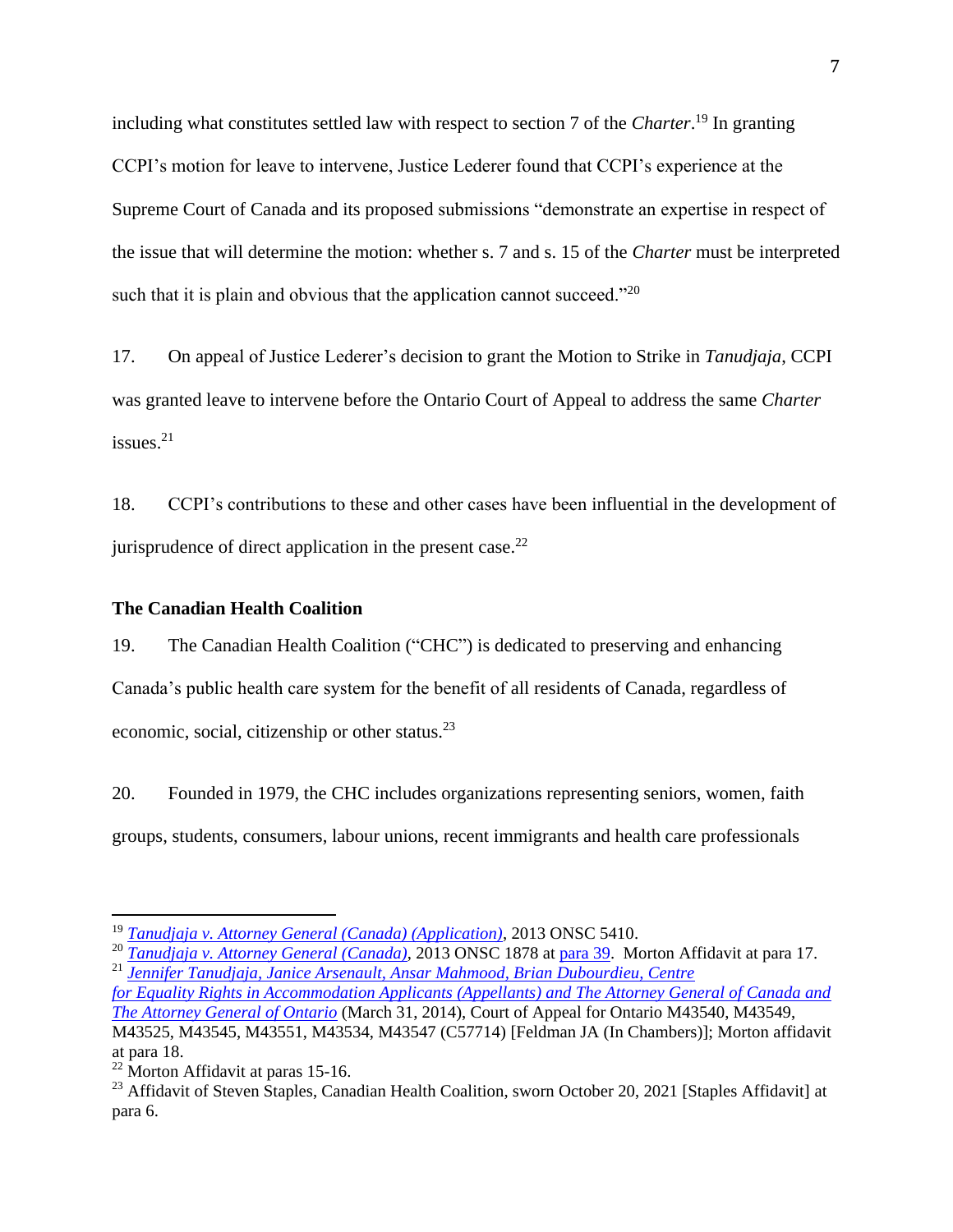from across Canada. CHC promotes informed discussion and assessment of public policy and legislation linked to access to health care, based on reliable evidence and full consideration of the interests and needs of disadvantaged groups.<sup>24</sup>

21. CHC provides extensive information on access to publicly funded health care and has organized national and regional conferences, hosted round-table discussions, responded to hundreds of public speaking requests, made numerous presentations to parliamentary and legislative committees and met with provincial and federal politicians as well as First Nations' leaders to promote the maintenance and enhancement of Canada's public health care and health insurance system. <sup>25</sup>

22. CHC was invited to appear before the Standing Committee on Health on May 11, 2020 to provide its views on the Canadian response to the outbreak of the coronavirus, emphasizing the need to ensure access to health care for vulnerable, marginalized and low-income groups.<sup>26</sup>

23. CHC has also participated in litigation to promote the maintenance and enhancement of the public health care system and protect universal access to health care based on need rather than ability to pay. In particular, CHC was granted intervener status jointly with CCPI before the Supreme Court of Canada in the *Chaoulli* case, as described above.<sup>27</sup>

<sup>&</sup>lt;sup>24</sup> Staples Affidavit at paras 6-8.

 $25$  Staples Affidavit at paras 9-11.

<sup>&</sup>lt;sup>26</sup> Staples Affidavit at para 11.

<sup>&</sup>lt;sup>27</sup> Staples Affidavit at paras 13-14.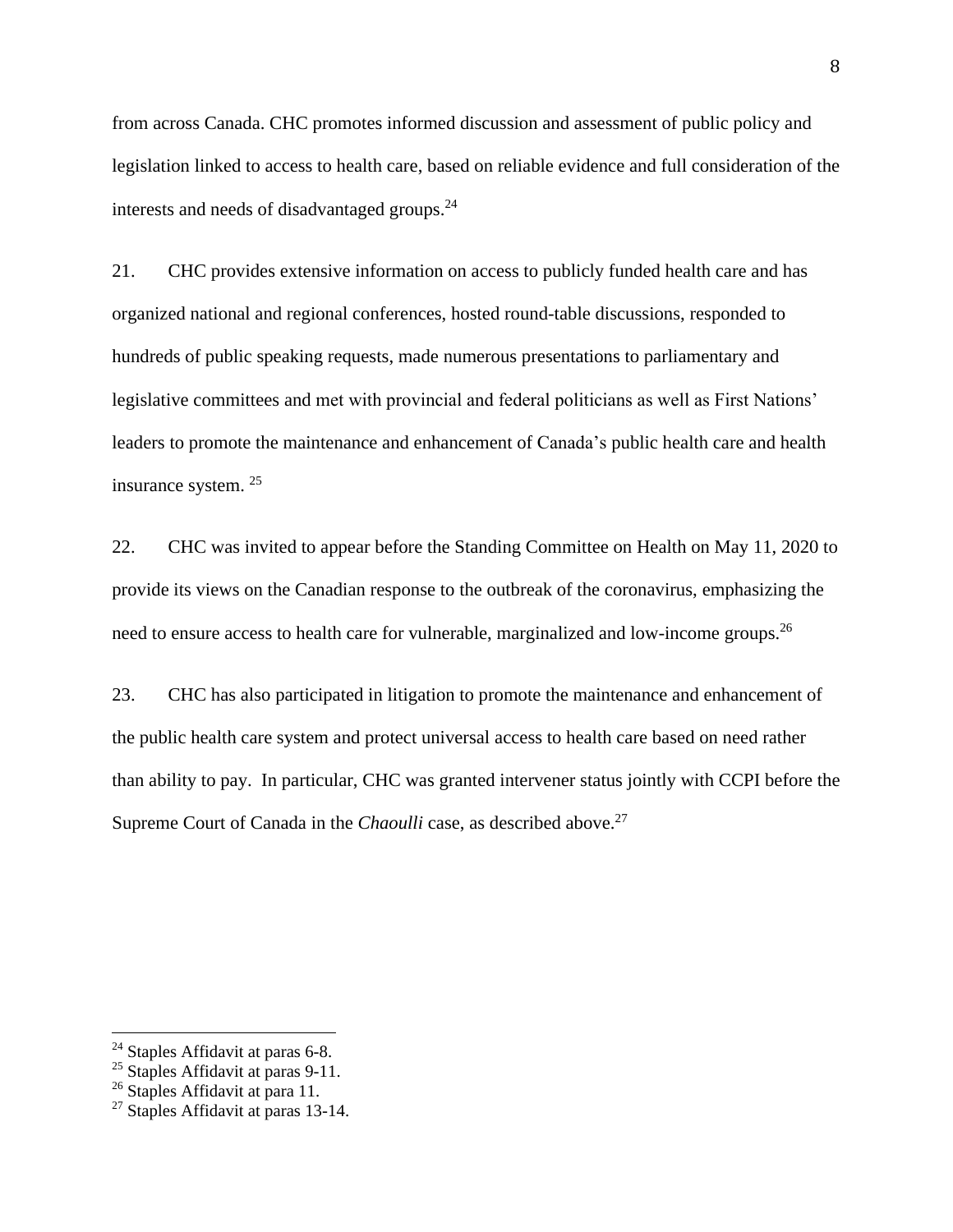#### <span id="page-11-0"></span>**The FCJ Refugee Centre**

24. The FCJ Refugee Centre ("the Centre") is a non-profit, grass-roots organization in Toronto and a registered charity that has served refugees and other migrant populations at risk for more than 30 years. The Centre's membership and clients include irregular migrants.<sup>28</sup>

25. The Centre provides supports and services to migrants in diverse circumstances in a number of different areas, such as immigration and refugee protection and support for migrant youth, survivors of human trafficking and women and children fleeing violence and abuse.<sup>29</sup>

26. The Centre addresses systemic issues that migrants face in Canada, including lack of resources, marginalization, discrimination and lack of access to education, health care and other critical services.<sup>30</sup> It has supported thousands of individuals and families, many in precarious situations, in regularizing their status.<sup>31</sup>

27. Many of the Centre's clients are denied access to provincial or federal health care due to their immigration status and are unable to secure privately funded health care because of financial barriers.<sup>32</sup> The Centre has partnered with other organizations in campaigning for equal access to publicly funded health care for uninsured migrants and advocated for changes to the IFHP to ensure access to health care for irregular migrants.<sup>33</sup>

28. In 2012 the Centre established a Primary Health Care Clinic to assist uninsured individuals to access health care. It now operates, with the support of the Inner-City Health

<sup>&</sup>lt;sup>28</sup> Affidavit of Diana Gallego, FCJ Refugee Centre, sworn October 20, 2021 [Gallego Affidavit] at para 6.

<sup>&</sup>lt;sup>29</sup> Gallego Affidavit at para 9.

<sup>30</sup> Gallego Affidavit at paras 8-10.

<sup>&</sup>lt;sup>31</sup> Gallego Affidavit at para 7.

<sup>32</sup> Gallego Affidavit at para 11.

<sup>&</sup>lt;sup>33</sup> Gallego Affidavit at para 12.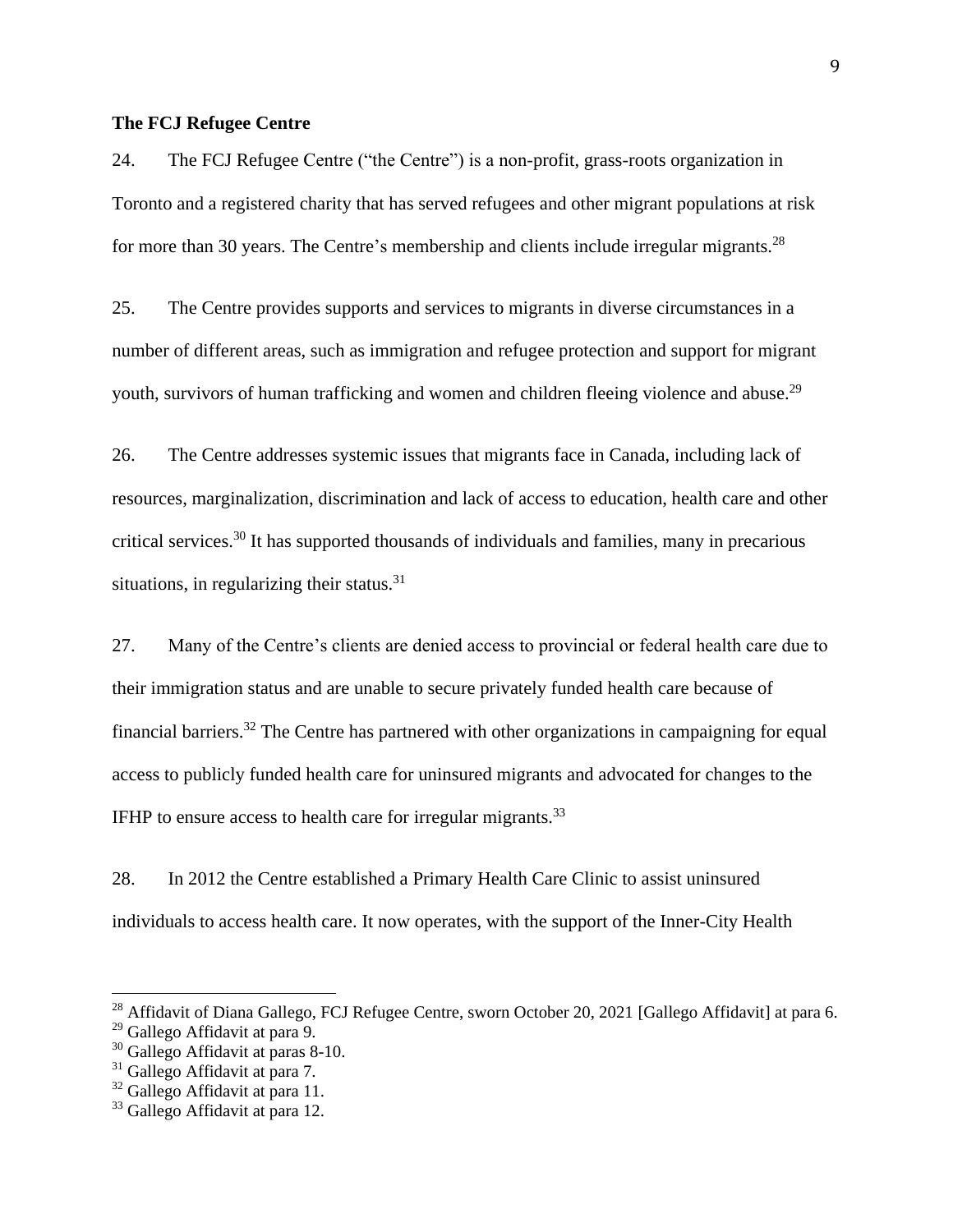Association, a fully equipped examination room to provide health care support to uninsured patients by primary physicians along with a team of internationally trained volunteer doctors and nurses and one psychiatrist.<sup>34</sup>

29. In 2021, the Centre joined with the City of Toronto in the "Toronto for All Campaign" to advocate for the rights of migrants in Toronto to access safe and secure housing, health care, and education for themselves and their children.<sup>35</sup> The Centre has worked with the City to combat stigmatization, prejudice, and systemic discrimination faced by migrants and to encourage equal treatment and respect for the human rights of irregular migrants.<sup>36</sup> The Centre has also partnered with the City to lead vaccine engagement for irregular migrants and in partnership with other organizations provided support to more than 10,000 Torontonians to receive COVID-19 vaccinations.<sup>37</sup>

#### <span id="page-12-0"></span>**PART III –ISSUES**

30. The issue to be decided is whether the CCPI Coalition should be granted leave to intervene in the Defendant's Motion to Strike the Statement of Claim and dismiss the action.

### **PART IV – LAW AND ANALYSIS**

### <span id="page-12-2"></span><span id="page-12-1"></span>**Requirements for Intervener Standing**

31. The Ontario Court of Appeal has identified three criteria for granting intervener status: A proposed intervener should: (i) have a real substantial and identifiable interest in the subject matter of the proceedings; (ii) have an important perspective distinct from the immediate parties;

<sup>&</sup>lt;sup>34</sup> Gallego Affidavit at paras 13-15.

<sup>&</sup>lt;sup>35</sup> Gallego Affidavit at para 16.

<sup>36</sup> Gallego Affidavit at paras 20-23.

<sup>&</sup>lt;sup>37</sup> Gallego Affidavit at para 19.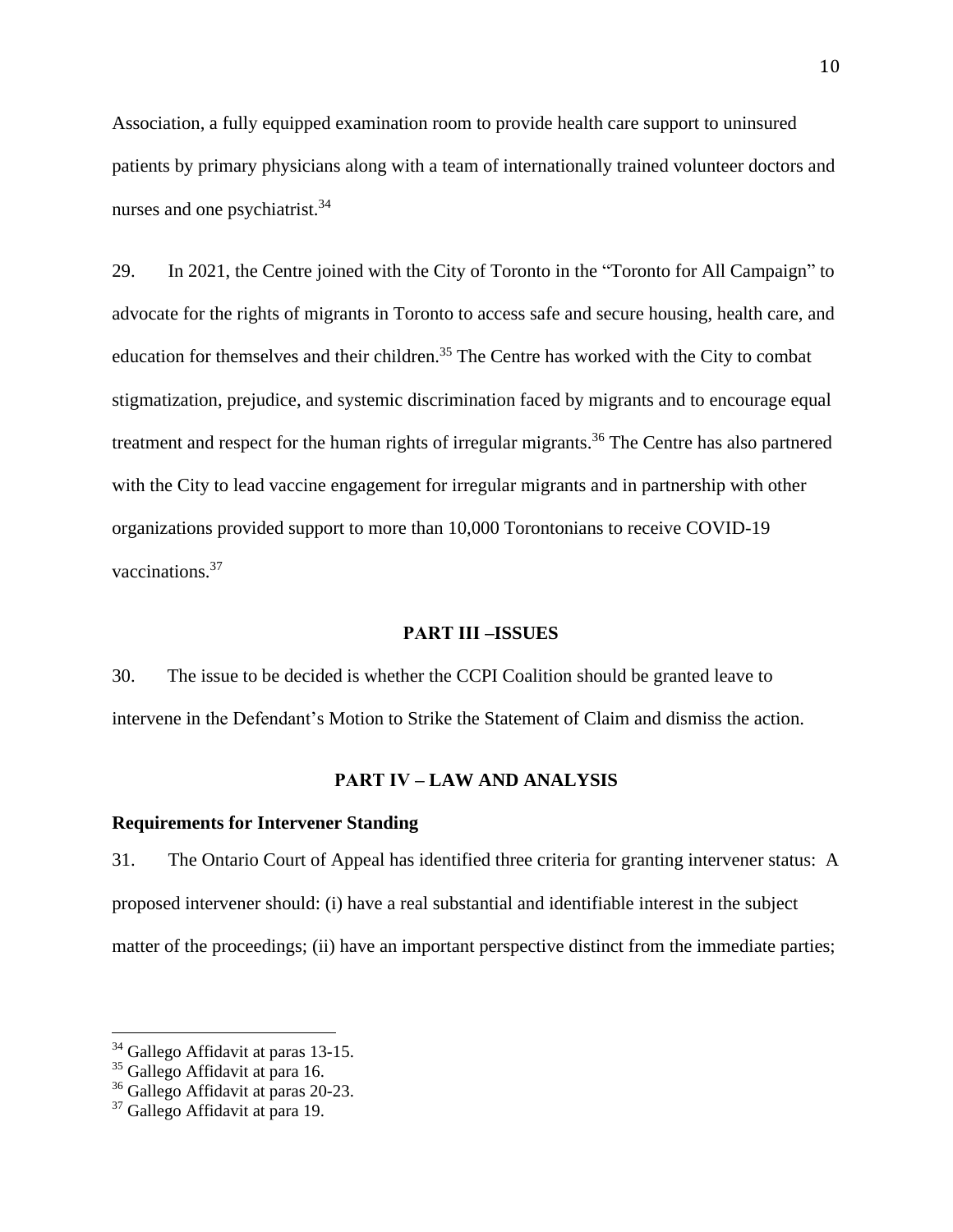or (iii) be a well-recognized group with a special expertise and a broadly identifiable membership. The proposed intervener must be able to make a useful contribution, in light of the nature of the case and the issues which arise, without causing injustice to the immediate parties.<sup>38</sup>

32. The Ontario Court of Appeal has recognized that cases under the *Charter* may have a significant impact on others who are not immediate parties and for that reason there has been a relaxation of the rules governing leave to intervene in those cases.<sup>39</sup>

33. As outlined below, the CCPI Coalition meets all three of the qualifications set out by the Ontario Court of Appeal for intervener status and the Coalition will make a useful contribution to the resolution of the Defendant's Motion.

#### <span id="page-13-0"></span>**The CCPI Coalition has a Substantial and Identifiable Interest in the Motion to Strike**

34. The CCPI Coalition members have actively engaged with UN human rights treaty monitoring bodies in order to clarify Canada's obligations under ratified treaties. They have an interest in ensuring the *Charter* and other domestic law is interpreted in conformity with treaty body jurisprudence and that the Government of Canada gives effect to its obligations under such treaties.

35. The three members of the CCPI Coalition have an interest in ensuring that the right to life in section 7 of the *Charter* offers the same protection and benefit to those whose life may be at risk if denied access to publicly funded health care as those seeking private health care. They

<sup>38</sup> *[Bedford v. Canada \(Attorney General\)](https://www.canlii.org/en/on/onca/doc/2009/2009onca669/2009onca669.html?autocompleteStr=Bedford%20v.%20Canada%20(Attorney%20General)%2C%202009%20ONCA&autocompletePos=1)*, 2009 ONCA 669 [Bedford] at [para](https://www.canlii.org/en/on/onca/doc/2009/2009onca669/2009onca669.html?autocompleteStr=Bedford%20v.%20Canada%20(Attorney%20General)%2C%202009%20ONCA&autocompletePos=1#:~:text=2%5D%20The%20relevant,the%20immediate%20parties.) 2.

<sup>39</sup> *Peel (Regional Municipality) [v. Great Atlantic & Pacific Co. of Canada Ltd. \(C.A.\)](https://www.canlii.org/en/on/onca/doc/1990/1990canlii6886/1990canlii6886.html#:~:text=In%20constitutional%20cases%2C%20including%20cases%20under%20the%20Canadian,increased%20the%20desirability%20of%20permitting%20some%20such%20interventions.)*, 1990 CanLII 6886 (ON CA).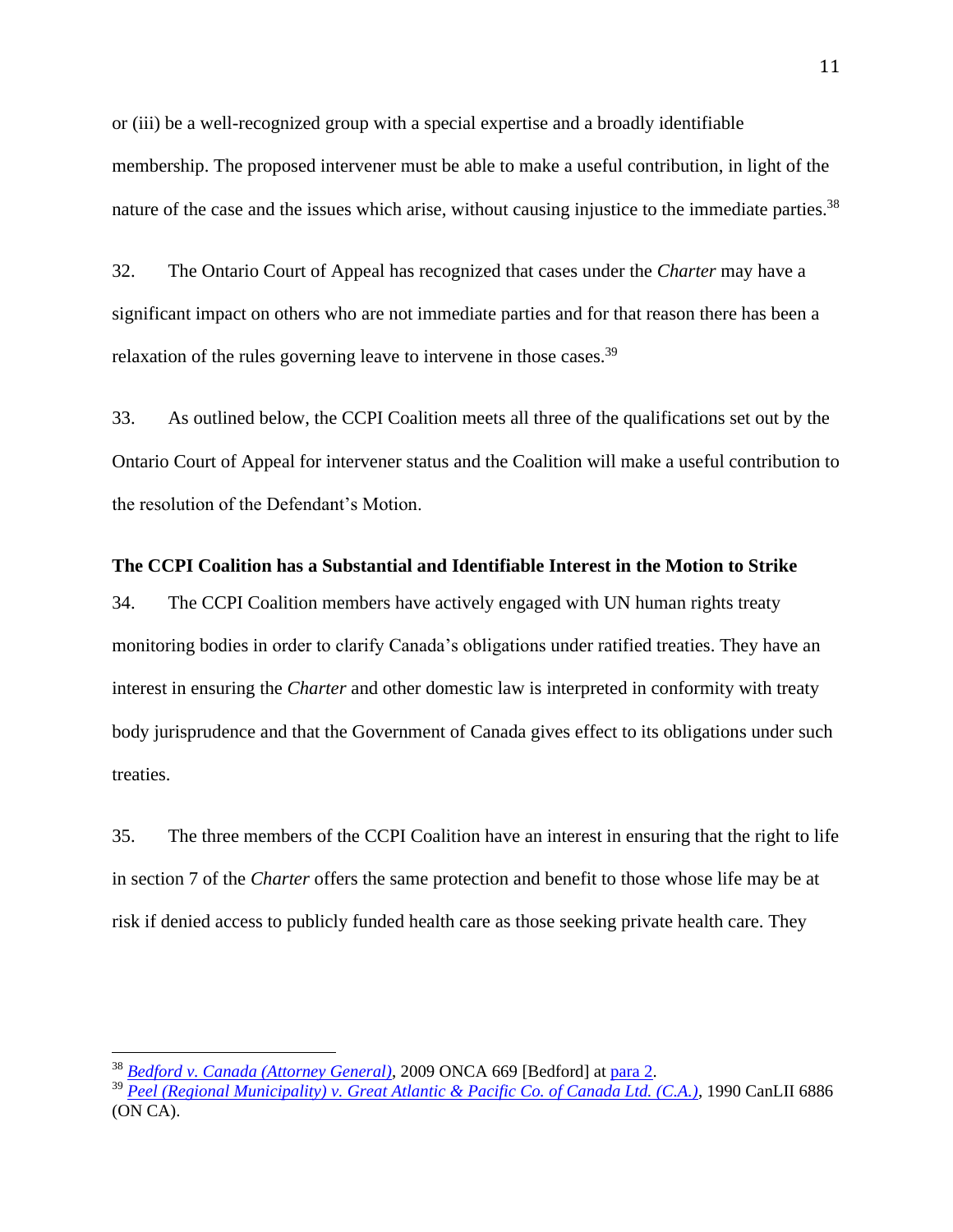have advocated tirelessly for this right, including before the Supreme Court of Canada in the *Chaoulli* case.

36. The FCJ Refugee Centre's members include irregular migrants and many of its clients are denied access to provincial or federal health care due to their immigration status. <sup>40</sup> The Centre therefore has a direct interest in the outcome of this case, including whether immigration status is an analogous ground of discrimination under section 15.

37. The Coalition, and in particular CCPI, has a distinctive interest in the issue of what may constitute settled law with respect to positive obligations under section 7 of the *Charter*. CCPI has worked for more than thirty years to ensure that section 7 is interpreted to include the rights of members of disadvantaged groups who may require positive government measures to ensure access to health care and other basic necessities for the protection of life and security.

### <span id="page-14-0"></span>**The CCPI Coalition has an Important Perspective Different from the Parties**

38. The CCPI Coalition is not addressing the issue of compensation for the Plaintiff for previous violations of rights to life and non-discrimination addressed by the parties. Instead, the CCPI Coalition will focus on the requirement that Canada adopt measures necessary to ensure that irregular migrants have access to essential health care to prevent a reasonably foreseeable risk that can result in loss of life.

39. The CCPI Coalition is uniquely positioned to provide the perspective of groups that have worked for many years, and intervened in many previous cases, on the *Charter* issues that are directly raised in this case. This perspective will be helpful to this Court in considering the

 $40$  Gallego Affidavit at paras 6, 11.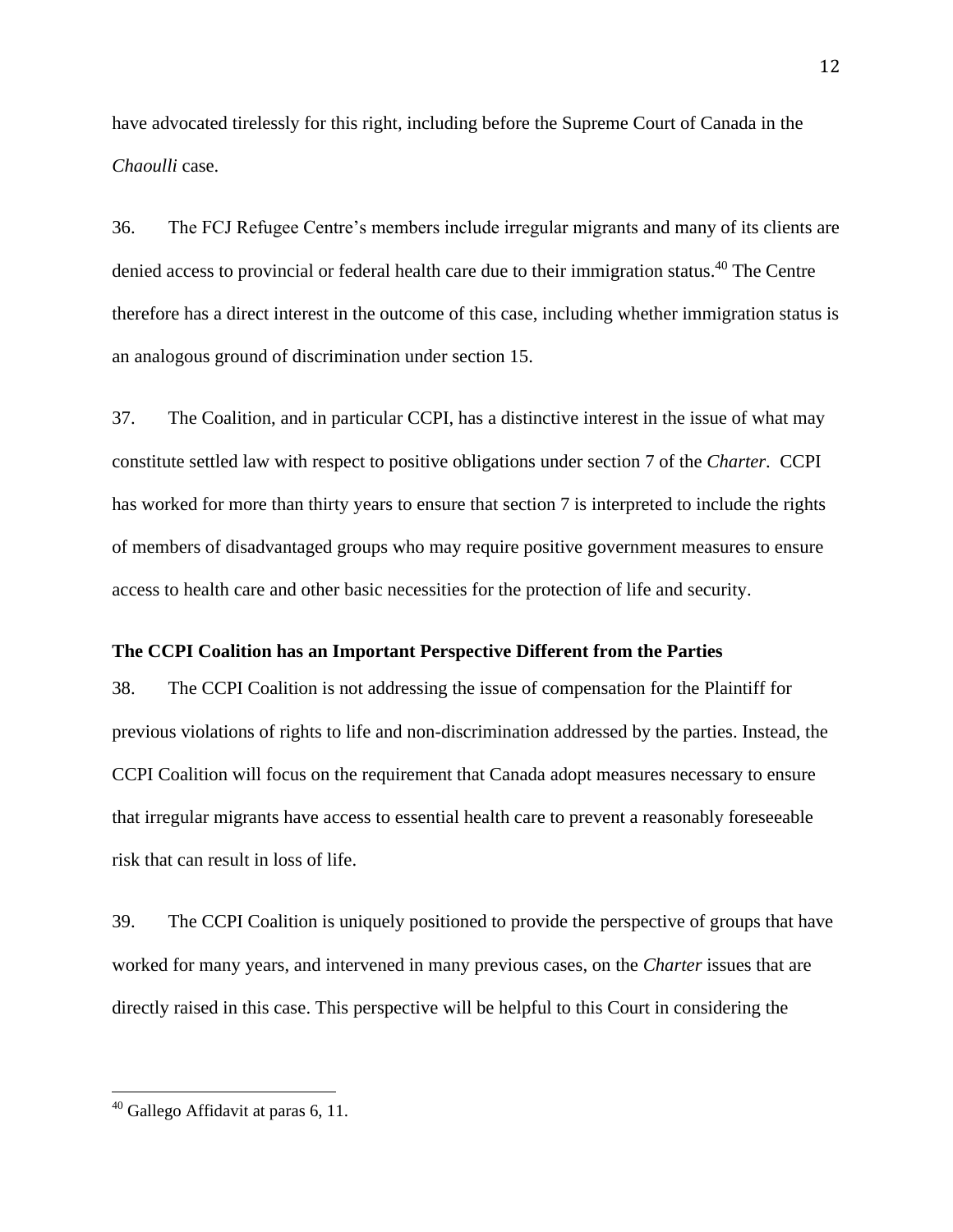novelty of the claims in this case, the public interest in allowing the claims to proceed, and the key issue of what constitutes settled law under the *Charter*.

40. The CCPI Coalition will also bring the important perspectives of irregular migrants who continue to be denied access to essential health care, of those working directly with migrants in need of health care, and of those working to combat discrimination and stigma faced by members of this group. The CCPI Coalition can thus assist this Court in identifying discriminatory attitudes that may taint the consideration of the human rights of irregular migrants, who are rarely able to access courts directly as rights claimants. As Ms. Toussaint stated in an Affidavit quoted by the Federal Court in her previous *Charter* challenge, she experienced the stigma of being viewed as someone who set out to "take advantage" of Canada's healthcare system, rather than as a resident of Canada who had worked hard and contributed to society but who had become ill and needed healthcare to save her life.<sup>41</sup>

# <span id="page-15-0"></span>**The CCPI Coalition is a Well-recognized Group with a Special Expertise and a Broad Membership Base**

41. Each member of the CCPI Coalition is a well-recognized group with a special expertise in the matters to be considered in this case. CCPI's expertise in advancing interpretations and applications of the *Charter* that properly consider the perspective of disadvantaged groups and that is consistent with international human rights law has been widely recognized both in Canada and internationally, by the Supreme Court of Canada, UN and domestic human rights bodies, the Social Sciences and Humanities Research Council of Canada and other research funders, and the National Judicial Institute, among others.<sup>42</sup>

<sup>41</sup> [Federal Court Decision](https://www.canlii.org/en/ca/fct/doc/2010/2010fc810/2010fc810.html) at [para](https://www.canlii.org/en/ca/fct/doc/2010/2010fc810/2010fc810.html#:~:text=I%20am%20aware,and%20self%2Desteem.) 13.

<sup>42</sup> Morton Affidavit at paras 17-19.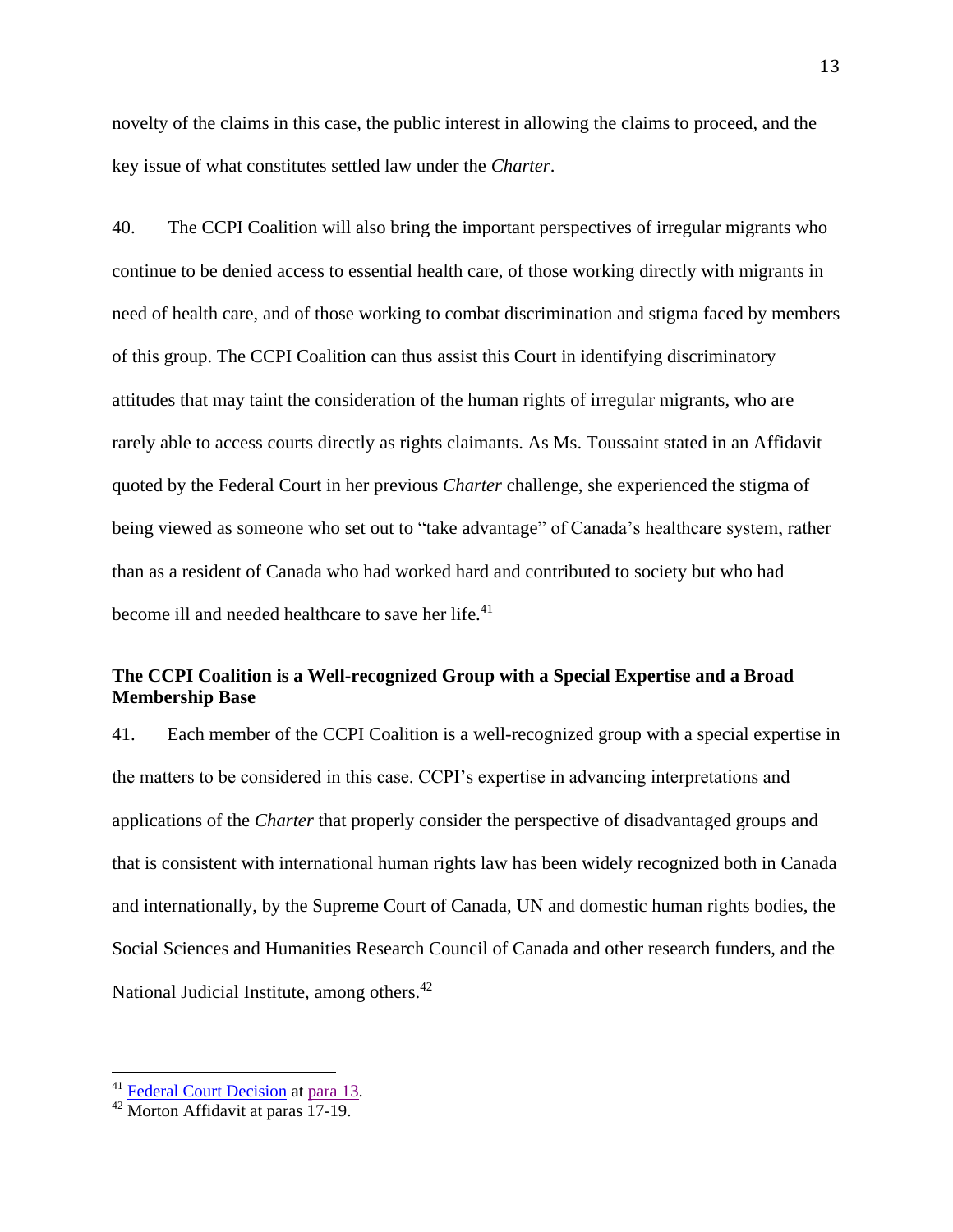42. CHC has a broad membership base including organizations representing seniors, women, faith groups, students, consumers, labour unions, recent immigrants and health care professionals from across Canada. Its expertise in health care has been recognized by the Supreme Court of Canada, parliamentary committees and government officials.<sup>43</sup>

43. The FCJ Refugee Centre has a recognized expertise in barriers facing irregular migrants in accessing services such as health care, as reflected in its partnership status and efforts with the City of Toronto to promote the human rights of irregular migrants.<sup>44</sup>

# <span id="page-16-0"></span>**The Coalition will make Distinct and Useful Contribution to the Resolution of the Motion to Strike**

44. The CCPI Coalition can assist this Court in considering the doctrinal foundation and the likelihood of success of key components of the Statement of Claim, given its extensive experience with the relevant jurisprudence and established principles of *Charter* interpretation. The Coalition can also assist this Court in considering the consequences of the finding sought by the Defendant in this case for vulnerable groups, particularly irregular migrants.

45. Drawing on the expertise and interests of all three members of the CCPI Coalition and consulting closely with other interveners to avoid duplication, the CCPI Coalition proposes to assist the Court in considering three critical questions.

# <span id="page-16-1"></span>*i) Whether the Denial of Access to Essential Health Care to Irregular Migrants Contravenes Sections 7 and 15 of the Charter*

46. The Defendant's Motion asserts that a challenge to Canada's refusal to give effect to the UN Committee's Views has no prospect of success. It asserts that the Federal Court of Appeal's

<sup>43</sup> Staples Affidavit at paras 6, 8-12.

<sup>44</sup> Gallego Affidavit at paras 19-21.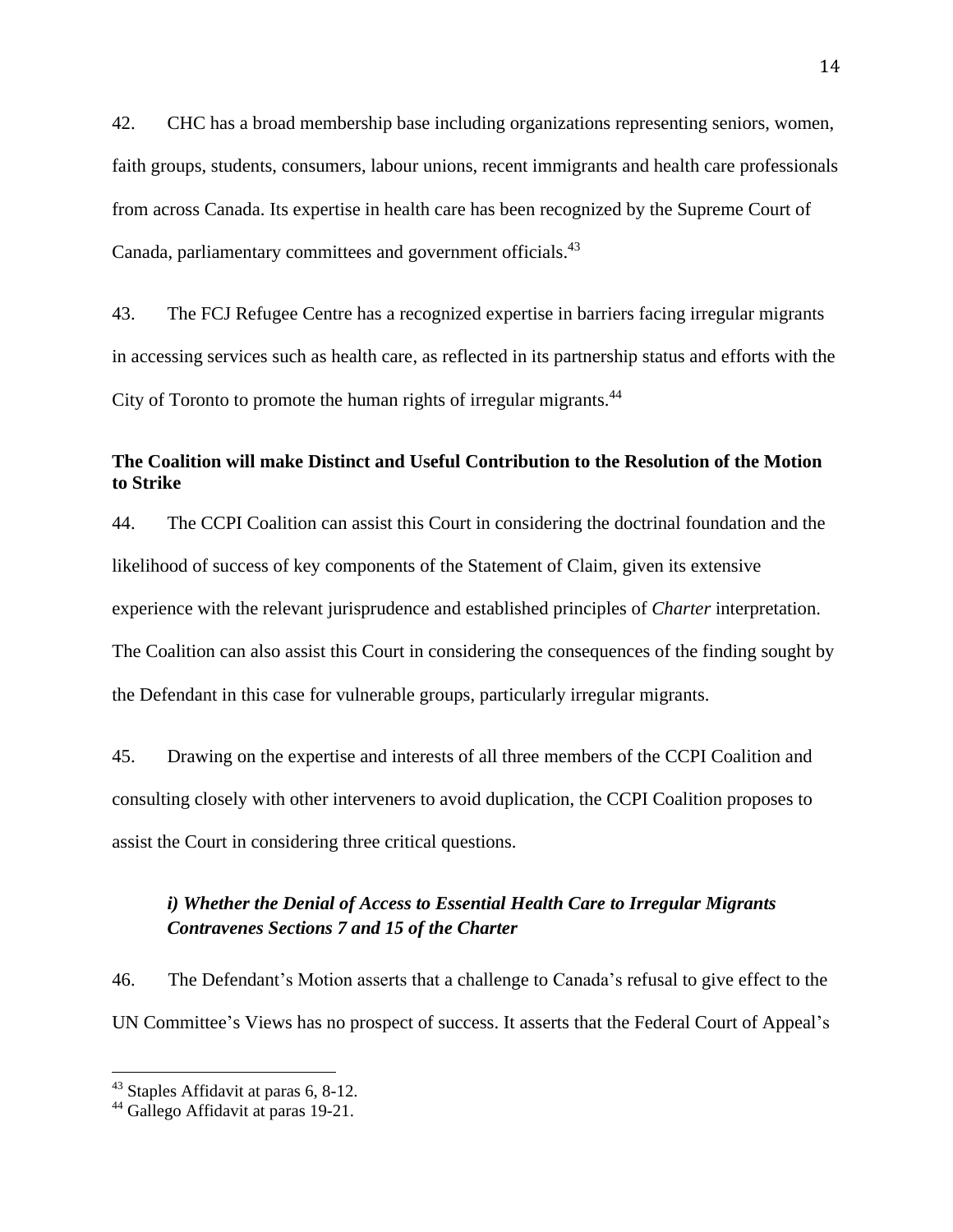finding in the Plaintiff's previous *Charter* challenge, that the *Charter* does not impose an obligation to provide publicly funded health care to protect the right to life, "was settled law and remains so today."<sup>45</sup>

47. In support of this argument the Defendant relies on the Supreme Court of Canada's decision in *Chaoulli* and on this Court's decision in *Tanudjaja* – two cases in which CCPI Coalition members intervened.

48. First, the Defendant relies on the statement by former Chief Justice McLachlin in *Chaoulli* that "[t]he *Charter* does not confer a freestanding constitutional right to health care." 46 However, as noted by Justice Zinn in response to the same argument when it was advanced before the Federal Court in Ms. Toussaint's original *Charter* challenge, this oft-quoted statement in *Chaoulli* has been misinterpreted.

49. In the very next sentence of her judgment, Chief Justice McLachlin underscored that "where the government puts in place a scheme to provide health care, that scheme must comply with the *Charter*." <sup>47</sup> Justice Zinn noted that Ms. Toussaint's *Charter* claim concerned a denial of access to an existing health care scheme, "not with whether non-citizens, or citizens for that matter, have a freestanding right to healthcare."<sup>48</sup>

50. The Defendant also relies on Justice Lederer's assertion in his Superior Court judgment in *Tanudjaja* that "there can be no cause of action where, as here, the application is based on the

<sup>45</sup> Defendant's Factum at para 62.

<sup>46</sup> *[Chaoulli](https://scc-csc.lexum.com/scc-csc/scc-csc/en/item/2237/index.do)* a[t para 104.](https://www.canlii.org/en/ca/scc/doc/2005/2005scc35/2005scc35.html?autocompleteStr=chaoulli&autocompletePos=1#:~:text=The%20Charter%20does%20not%20confer%20a%20freestanding%20constitutional%20right%20to%20health%20care)

<sup>47</sup> *[Chaoulli](https://scc-csc.lexum.com/scc-csc/scc-csc/en/item/2237/index.do)* a[t para](https://www.canlii.org/en/ca/scc/doc/2005/2005scc35/2005scc35.html?autocompleteStr=chaoulli&autocompletePos=1#:~:text=However%2C%20where%20the%20government%20puts%20in%20place%20a%20scheme%20to%20provide%20health%20care%2C%20that%20scheme%20must%20comply%20with%20the%20Charter.) 104.

<sup>48</sup> *[Federal Court Decision](https://canlii.ca/t/2c43m)* at paras [74-75.](https://www.canlii.org/en/ca/fct/doc/2010/2010fc810/2010fc810.html#:~:text=%5B74%5D%C2%A0%C2%A0%20%C2%A0%C2%A0%20%C2%A0%C2%A0%20%C2%A0%20The%20Supreme,right%20to%20healthcare.)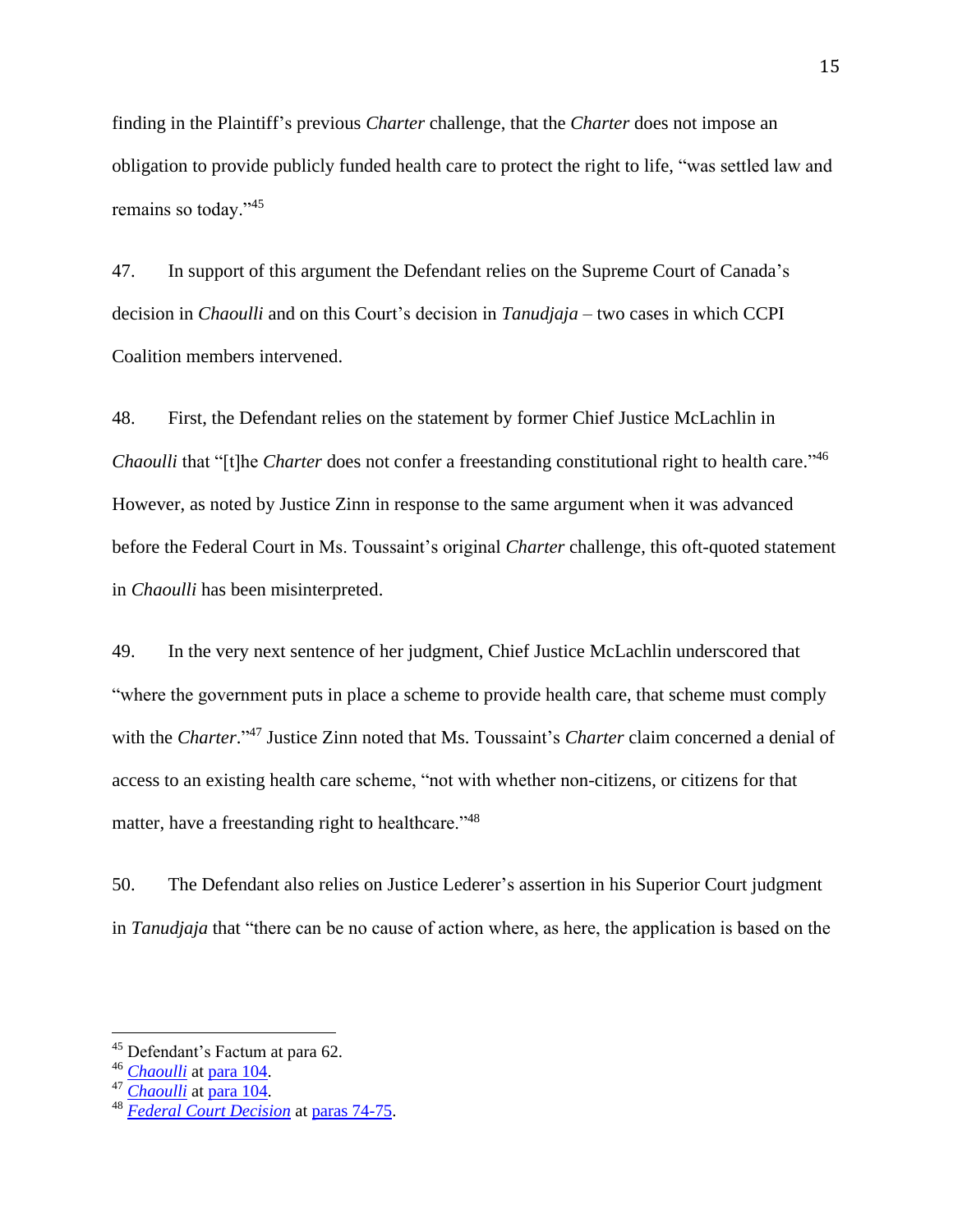premise that there is a positive right to the protections provided by s. 7 of the *Charter.*" 49 However, this doctrinal finding by Justice Lederer, which was inconsistent with the Supreme Court of Canada's ruling in *[Gosselin](https://www.canlii.org/en/ca/scc/doc/2002/2002scc84/2002scc84.html?autocompleteStr=gosselin&autocompletePos=1)* that section 7 might impose positive obligations on governments, was not upheld on appeal.<sup>50</sup>

51. The majority of the Ontario Court of Appeal dismissed the *Charter* application in *Tanudjaja* as non-justiciable on other grounds, concluding that it was unnecessary to decide "the extent to which positive obligations may be imposed on government to remedy violations of the *Charter*." <sup>51</sup> In dissent, Justice Feldman reviewed the relevant jurisprudence and found that Justice Lederer "erred in stating that the s. 7 jurisprudence on whether positive obligations can be imposed on governments to address homelessness is settled."<sup>52</sup>

52. If granted leave to intervene, the CCPI Coalition will provide clarification that the question of positive obligations to protect and ensure the right to life is an evolving area of law. As noted by the British Columbia Superior Court in its recent decision in *[Cambie Surgeries](https://www.canlii.org/en/bc/bcsc/doc/2020/2020bcsc1310/2020bcsc1310.html?searchUrlHash=AAAAAQAfQ2FtYmllIHN1cmdlcmllcyAiYnJ1Y2UgUG9ydGVyIgAAAAAB&resultIndex=3) v [British Columbia \(Attorney General\)](https://www.canlii.org/en/bc/bcsc/doc/2020/2020bcsc1310/2020bcsc1310.html?searchUrlHash=AAAAAQAfQ2FtYmllIHN1cmdlcmllcyAiYnJ1Y2UgUG9ydGVyIgAAAAAB&resultIndex=3)* (*Cambie Surgeries*), scholars and authorities "have criticized *Tanudjaja* and other section 7 authorities, including *Chaoulli*, because they did not acknowledge the rights to life, liberty and security of the person as providing positive rights to housing and healthcare."<sup>53</sup> The Court referred to the Supreme Court of Canada's decision in

<sup>49</sup> Defendant's Factum, para 62, fn 41, citing *[Tanudjaja v AG \(Canada\)](https://www.canlii.org/en/on/onsc/doc/2013/2013onsc5410/2013onsc5410.html?searchUrlHash=AAAAAQAOMjAxMyBPTlNDIDU0MTAAAAAAAQ&resultIndex=1)* 2013 ONSC 5410 at paras [32,](https://www.canlii.org/en/on/onsc/doc/2013/2013onsc5410/2013onsc5410.html?searchUrlHash=AAAAAQAOMjAxMyBPTlNDIDU0MTAAAAAAAQ&resultIndex=1#:~:text=%5B32%5D%20In%20this,to%20fundamental%20justice.) [37-](https://www.canlii.org/en/on/onsc/doc/2013/2013onsc5410/2013onsc5410.html?searchUrlHash=AAAAAQAOMjAxMyBPTlNDIDU0MTAAAAAAAQ&resultIndex=1#:~:text=37%5D%20In%20Flora,state%20to%20act.) [40.](https://www.canlii.org/en/on/onsc/doc/2013/2013onsc5410/2013onsc5410.html?searchUrlHash=AAAAAQAOMjAxMyBPTlNDIDU0MTAAAAAAAQ&resultIndex=1#:~:text=37%5D%20In%20Flora,state%20to%20act.)

<sup>50</sup> *[Gosselin](https://www.canlii.org/en/ca/scc/doc/2002/2002scc84/2002scc84.html?autocompleteStr=gosselin&autocompletePos=1)* at paras [82-83.](https://www.canlii.org/en/ca/scc/doc/2002/2002scc84/2002scc84.html?autocompleteStr=gosselin&autocompletePos=1#:~:text=%C2%A0%C2%A0%20%C2%A0%C2%A0%20%C2%A0%C2%A0%20One%20day%20s,of%20citizen%20support.)

<sup>51</sup> *[Tanudjaja v. Canada \(Attorney General\)](https://www.canlii.org/en/on/onca/doc/2014/2014onca852/2014onca852.html?autocompleteStr=Tanudjaja&autocompletePos=1)*, 2014 ONCA 852 at [para](https://www.canlii.org/en/on/onca/doc/2014/2014onca852/2014onca852.html?autocompleteStr=Tanudjaja&autocompletePos=1#:~:text=37%5D%20Given%20that,in%20some%20contexts.) 37.

<sup>52</sup> *Ibid* at [para](https://www.canlii.org/en/on/onca/doc/2014/2014onca852/2014onca852.html?autocompleteStr=2014%20ONCA%20852%20&autocompletePos=1#:~:text=%5B52%5D%20In%20my,full%20evidentiary%20record.) 52.

<sup>53</sup> *[Cambie Surgeries Corporation v British Columbia \(Attorney General\)](https://canlii.ca/t/j9kpw)*, 2020 BCSC 1310 at [para 2052.](https://www.canlii.org/en/bc/bcsc/doc/2020/2020bcsc1310/2020bcsc1310.html?searchUrlHash=AAAAAQAfQ2FtYmllIHN1cmdlcmllcyAiYnJ1Y2UgUG9ydGVyIgAAAAAB&resultIndex=3#:~:text=%5B2052%5D%C2%A0%20As%20a,be%20considered%20unsettled.)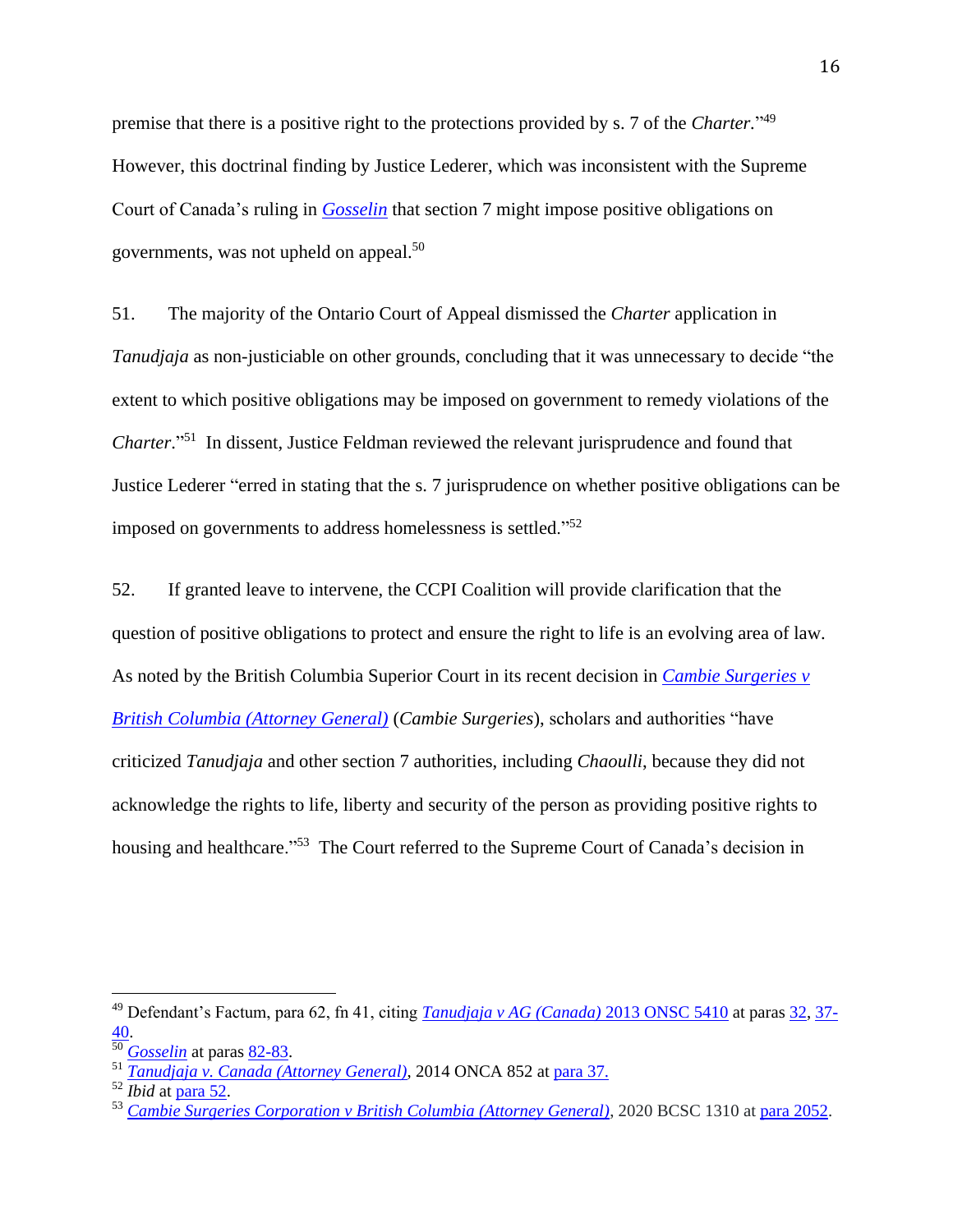*Gosselin* and concluded in *Cambie Surgeries* that: "the scope of the rights under s. 7 may be considered unsettled." 54

53. The CCPI Coalition will submit that it is particularly important in the context of a novel claim such as the present one, in which the Court is being called upon to consider the scope of *Charter* rights in light of new jurisprudence from the UN Committee, to exercise caution in characterizing contested *Charter* jurisprudence as "settled law." Granting the Motion to Strike in this case risks depriving the disadvantaged individuals and groups the CCPI Coalition represents of the equal protection and benefit of the *Charter*'s life and equality guarantees.

# <span id="page-19-0"></span>*ii) Whether Canada's Decision not to Implement the Systemic Remedy Required in the UN Committee's Views Violates Sections 7 and 15 of the Charter*

54. The Plaintiff seeks, among other remedies, a declaration that the Defendant's decision not to give effect to UN Committee's Views infringes sections 7 and 15 of the *Charter* and an order under section 24(1) of the *Charter* requiring the Defendant to give effect to the UN Committee's Views in a manner that complies with *Charter*. 55

55. The Defendant appears to argue that the Plaintiff's claim, seeking *Charter* review of Canada's decision not to give effect to the UN Committee's Views, should be dismissed on the bases that:

i. The UN Committee's Views are not binding in international law or domestic law and Canada is within its rights to disagree with the Committee's Views and to choose not to implement the UN Committee's recommendations;

<sup>54</sup> *[Ibid](https://www.canlii.org/en/bc/bcsc/doc/2020/2020bcsc1310/2020bcsc1310.html?searchUrlHash=AAAAAQAfQ2FtYmllIHN1cmdlcmllcyAiYnJ1Y2UgUG9ydGVyIgAAAAAB&resultIndex=3#:~:text=%5B2052%5D%C2%A0%20As%20a,be%20considered%20unsettled.)*.

 $55$  Statement of Claim at para 1(g).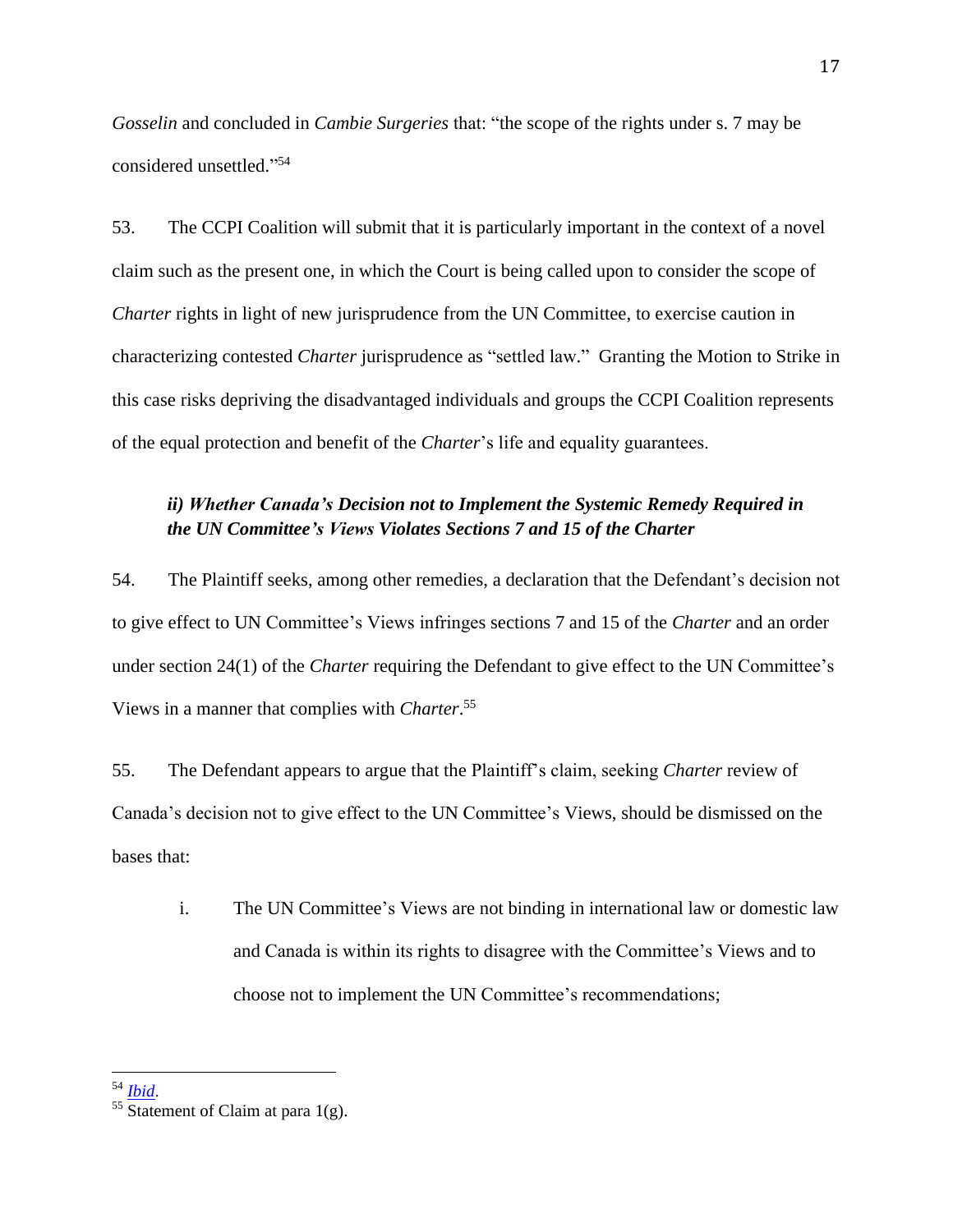- ii. A finding that the Defendant has violated rights under the *ICCPR* does not "automatically translate into a *Charter* breach"; and
- iii. The issue has already been decided in the context of the Plaintiff's previous challenge to the IFHP and is *res judicata*.

56. With respect to the first point, the Coalition will clarify that, while the federal executive's prerogative powers may provide significant discretion with respect to whether to implement the UN Committee's Views, such discretion is not absolute.

57. It has been well-established since the Supreme Court's decision in *[Operation Dismantle](https://www.canlii.org/en/ca/scc/doc/1985/1985canlii74/1985canlii74.html?searchUrlHash=AAAAAQATT3BlcmF0aW9uIGRpc21hbnRsZQAAAAAB&resultIndex=1) v [the Queen](https://www.canlii.org/en/ca/scc/doc/1985/1985canlii74/1985canlii74.html?searchUrlHash=AAAAAQATT3BlcmF0aW9uIGRpc21hbnRsZQAAAAAB&resultIndex=1)*<sup>56</sup> that decisions made pursuant to prerogative powers are reviewable under the *Charter*. <sup>57</sup> As the Supreme Court affirmed more recently in *[Canada \(Attorney General\) v PHS](https://www.canlii.org/en/ca/scc/doc/2011/2011scc44/2011scc44.html?searchUrlHash=AAAAAQAGSW5zaXRlAAAAAAE&resultIndex=8)  [Community Services Society](https://www.canlii.org/en/ca/scc/doc/2011/2011scc44/2011scc44.html?searchUrlHash=AAAAAQAGSW5zaXRlAAAAAAE&resultIndex=8)* (*Insite*), all exercises of discretion must conform to the *Charter*. 58

58. The Supreme Court found in the *Insite* case that a discretionary executive decision, not to provide an exemption from the *Controlled Drugs and Substances Act*, threatened the lives and health of injection drug users, thereby engaging their section 7 rights.<sup>59</sup> The Court concluded this rights violation was not in accordance with section 7 principles of fundamental justice because it was arbitrary, contrary to the purpose of protecting public health and safety, and grossly disproportionate.<sup>60</sup>

<sup>56</sup> *Operation Dismantle v. The Queen*[, 1985 CanLII 74 \(SCC\), \[1985\] 1 SCR 441](https://www.canlii.org/en/ca/scc/doc/1985/1985canlii74/1985canlii74.html?searchUrlHash=AAAAAQATT3BlcmF0aW9uIGRpc21hbnRsZQAAAAAB&resultIndex=1) [*Operation Dismantle*].

<sup>57</sup> *[Operation Dismantle](ttps://www.canlii.org/en/ca/scc/doc/1985/1985canlii74/1985canlii74.html?searchUrlHash=AAAAAQATT3BlcmF0aW9uIGRpc21hbnRsZQAAAAAB&resultIndex=1)* at [para](https://www.canlii.org/en/ca/scc/doc/1985/1985canlii74/1985canlii74.html?searchUrlHash=AAAAAQATT3BlcmF0aW9uIGRpc21hbnRsZQAAAAAB&resultIndex=1#:~:text=50.%C2%A0%C2%A0%20%C2%A0%C2%A0%20%C2%A0%C2%A0%20%C2%A0%C2%A0%20%C2%A0%20The%20respondents,do%20so%20also) 50.

<sup>58</sup> *[Canada \(Attorney General\) v. PHS Community Services Society](https://www.canlii.org/en/ca/scc/doc/2011/2011scc44/2011scc44.html?searchUrlHash=AAAAAQAGSW5zaXRlAAAAAAE&resultIndex=8)*, 2011 SCC 44 [*Insite*] a[t para](https://www.canlii.org/en/ca/scc/doc/2011/2011scc44/2011scc44.html?searchUrlHash=AAAAAQAGSW5zaXRlAAAAAAE&resultIndex=8#:~:text=%5B117%5D%C2%A0%C2%A0%20%C2%A0%C2%A0%20%C2%A0%C2%A0%20%C2%A0%C2%A0%20%C2%A0%C2%A0%20%C2%A0%C2%A0%20%C2%A0%C2%A0-,The%20discretion%20vested%20in%20the%20Minister%20of%20Health%20is%20not,the%20Charter%2C%20then%20the%20Minister%E2%80%99s%20discretion%20has%20been%20exercised%20unconstitutionally.,-%5B118%5D%C2%A0%C2%A0%20%C2%A0%C2%A0%20%C2%A0%C2%A0%20%C2%A0%C2%A0%20%C2%A0%C2%A0%20%C2%A0%C2%A0%20%C2%A0%C2%A0%20I%20note) 117.

<sup>59</sup> *Insite* at paras [91-94.](https://www.canlii.org/en/ca/scc/doc/2011/2011scc44/2011scc44.html?searchUrlHash=AAAAAQAGSW5zaXRlAAAAAAE&resultIndex=8#:~:text=%5B91%5D%C2%A0%C2%A0%20%C2%A0%C2%A0%20%C2%A0%C2%A0%20%C2%A0%C2%A0%20%C2%A0%C2%A0%20%C2%A0%C2%A0%20%C2%A0%C2%A0%20%C2%A0%C2%A0%20%C2%A0%20The%20record,clients%20of%20Insite.%C2%A0)

<sup>60</sup> *Insite* at [paras 127-133.](https://www.canlii.org/en/ca/scc/doc/2011/2011scc44/2011scc44.html?searchUrlHash=AAAAAQAGSW5zaXRlAAAAAAE&resultIndex=8#:~:text=%5B127%5D%C2%A0%C2%A0%20%C2%A0%C2%A0%20%C2%A0%C2%A0%20%C2%A0%C2%A0%20%C2%A0%C2%A0%20%C2%A0%C2%A0%20%C2%A0%C2%A0%20The%20next,possession%20of%20narcotics.)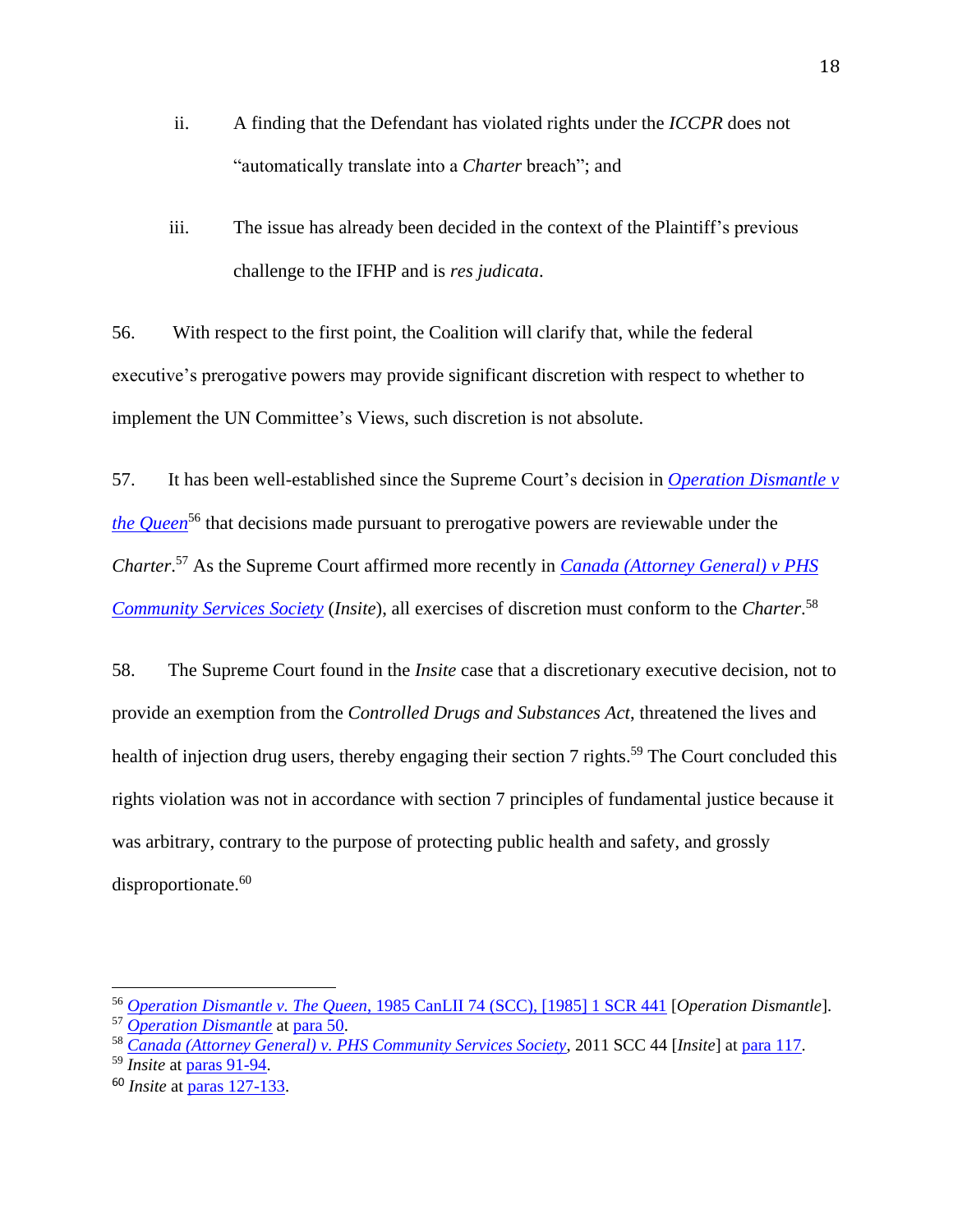59. If granted leave to intervene, the CCPI Coalition will submit the same analysis can be applied in the present case. The Canadian government's decision not to give effect to the UN Committee's Views similarly threatens the health and life of irregular migrants in need of essential health care. It is also arbitrary and contrary to the purpose of ratifying the *Optional Protocol* to the *ICCPR*, which is "to achieve the purposes of the *ICCPR* and the implementation of its provisions."<sup>61</sup> Further, the consequences imposed on the lives of irregular migrants is grossly disproportionate to any benefit of refusing to give effect to the UN Committee's Views.

60. With respect to the Defendant's second argument, while it is true that a finding of a violation of *ICCPR* rights does not "automatically" translate into a *Charter* breach, the UN Committee's Views may nevertheless have a significant effect on this Court's interpretation of the scope of *Charter* rights in the present context, which in turn may call into question the constitutionality of the Defendant's exercise of discretion.

61. Binding obligations under ratified international human rights treaties are particularly important in interpreting the scope of *Charter* protections and the UN Committee's Views are relied on by Canadian courts to clarify Canada's obligations under the *ICCPR.* <sup>62</sup> The Court has affirmed that "similarity between the policies and provisions of the *Charter* and those of

<sup>61</sup> *[Optional Protocol to the International Covenant on Civil and Political Rights](https://www.ohchr.org/en/professionalinterest/pages/opccpr1.aspx)*. Adopted and opened for signature, ratification and accession by General Assembly resolution 2200A (XXI) of 16 December 1966 entry into force 23 March 1976, in accordance with Article 9. Accession by Canada 19 May 1976, [Preface](https://www.ohchr.org/en/professionalinterest/pages/opccpr1.aspx)  [and article 1.](https://www.ohchr.org/en/professionalinterest/pages/opccpr1.aspx)

<sup>62</sup> *Quebec (Attorney General) v. [9147-0732](https://www.canlii.org/en/ca/scc/doc/2020/2020scc32/2020scc32.html?searchUrlHash=AAAAAQAnUXVlYmVjIChBdHRvcm5leSBHZW5lcmFsKSB2LiA5MTQ3LTA3MzIgAAAAAAE&resultIndex=1) Québec inc* 2020 SCC 32 (CanLII) a[t paras 31-33;](https://www.canlii.org/en/ca/scc/doc/2020/2020scc32/2020scc32.html?searchUrlHash=AAAAAQAnUXVlYmVjIChBdHRvcm5leSBHZW5lcmFsKSB2LiA5MTQ3LTA3MzIgAAAAAAE&resultIndex=1#:~:text=%C2%A0%20%C2%A0%20Continuing%2C%20Dickson%20C,at%20para.%C2%A069.) See for example *Saskatchewan Federation of Labour v. Saskatchewan*, 2015 SCC 4 at [para 154;](https://www.canlii.org/en/ca/scc/doc/2015/2015scc4/2015scc4.html?autocompleteStr=Saskatchewan%20Federation&autocompletePos=1#:~:text=%5B154%5D%C2%A0%C2%A0%20%C2%A0%C2%A0%20%C2%A0%C2%A0%20%C2%A0%C2%A0%20%C2%A0%C2%A0%20%C2%A0%C2%A0%20%C2%A0%C2%A0-,The%20International%20Covenant%20on%20Civil%20and%20Political%20Rights%2C%20999%20U,right%20to%20strike%2C%20the%20reference%20alone%20cannot%20create%20this%20right.,-%5B155%5D%C2%A0%C2%A0%20%C2%A0%C2%A0%20%C2%A0%C2%A0%20%C2%A0%C2%A0%20%C2%A0%C2%A0%20%C2%A0%C2%A0%20%C2%A0%C2%A0%20The%20International) *[Nevsun](https://www.canlii.org/en/ca/scc/doc/2020/2020scc5/2020scc5.html)  [Resources Ltd. v.Araya](https://www.canlii.org/en/ca/scc/doc/2020/2020scc5/2020scc5.html)*, 2020 SCC 5; *[R. v. Poulin](https://canlii.ca/t/j2st1)*, 2019 SCC 47.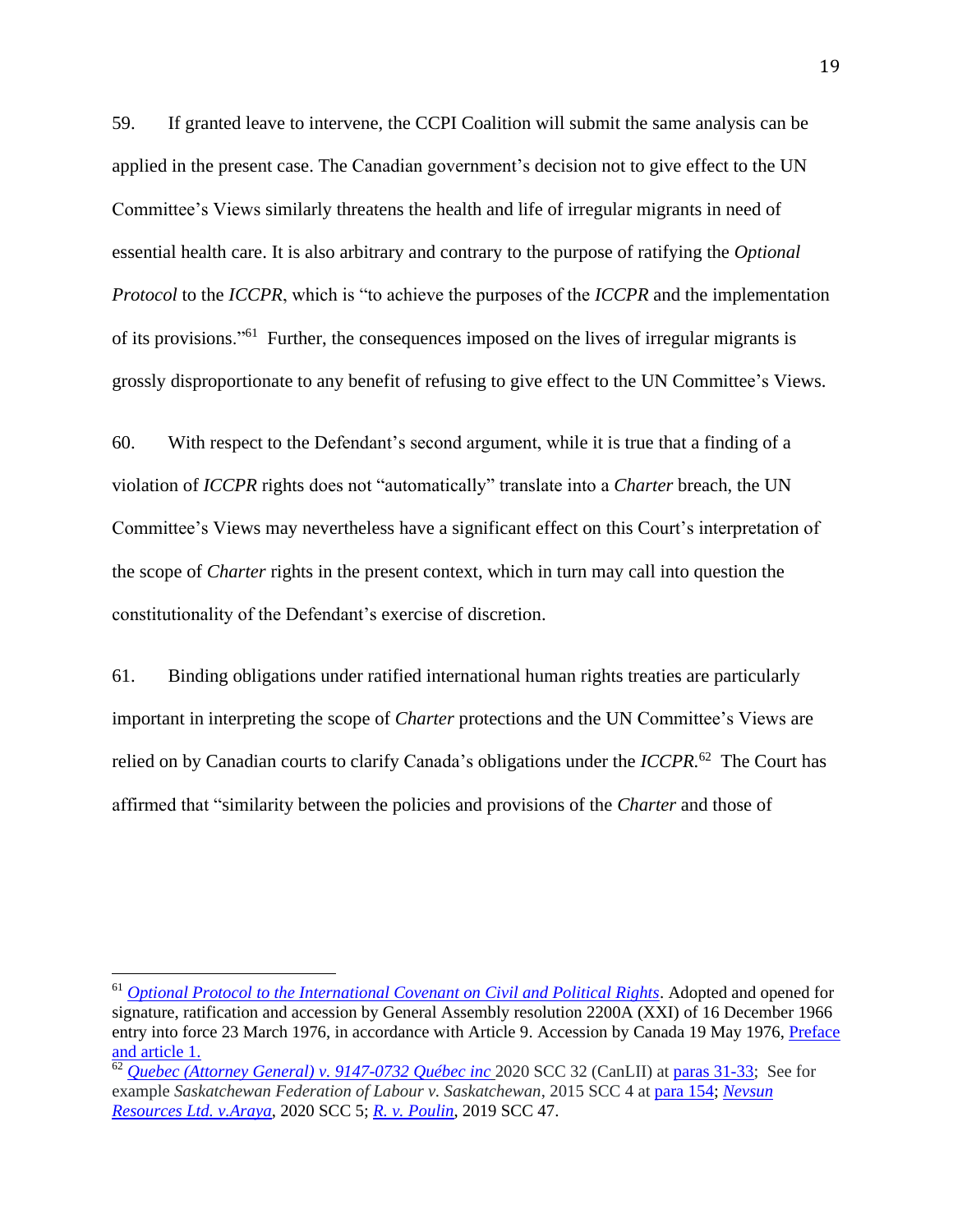international human rights documents attaches considerable relevance to interpretations of those documents by adjudicative bodies …"<sup>63</sup>

62. With respect to the Defendant's third point, that the *Charter* issues in the present challenge have been settled by the previous decision of the Federal Court of Appeal, it is difficult to imagine the purpose of ratifying the *Optional Protocol* to the *ICCPR* if both the executive and the judicial branches simply stand by the interpretations of domestic law that previously denied the victim access to effective remedies. The CCPI Coalition will submit that such a position is contrary to the obligation to engage in good faith with the ratified *Optional Protocol* procedure and that this is a relevant consideration in determining whether the Canadian government's decision not to implement the UN Committee's Views is in compliance with the *Charter*.

63. The requirement under the *Vienna Convention on the Law of Treaties* that treaty

obligations to which States have agreed be interpreted and performed "in good faith" (*pacta sunt servanda*) are "universally recognized" as fundamental principles or rules of international law that "are not open to question."<sup>64</sup> The obligation to perform treaty obligations in good faith has been described as "a norm which sets the very foundations of the international legal system.<sup>65</sup>

64. In assessing the scope of the rights in sections 7 and 15 of the *Charter* and the principles of fundamental justice in this case, the Coalition will submit that this Court should consider

<sup>63</sup> *Quebec (Attorney General) v. [9147-0732](https://www.canlii.org/en/ca/scc/doc/2020/2020scc32/2020scc32.html?searchUrlHash=AAAAAQAnUXVlYmVjIChBdHRvcm5leSBHZW5lcmFsKSB2LiA5MTQ3LTA3MzIgAAAAAAE&resultIndex=1) Québec inc* at [para](https://www.canlii.org/en/ca/scc/doc/2020/2020scc32/2020scc32.html?searchUrlHash=AAAAAQAnUXVlYmVjIChBdHRvcm5leSBHZW5lcmFsKSB2LiA5MTQ3LTA3MzIgAAAAAAE&resultIndex=1#:~:text=%5B30%5D%C2%A0%C2%A0%20%C2%A0%C2%A0%20%C2%A0%C2%A0%20%C2%A0%C2%A0%20%C2%A0%C2%A0%20%C2%A0%C2%A0%20%C2%A0%C2%A0%20%C2%A0%C2%A0%20%C2%A0%20A%20useful,pp.%20348%2D49.%5D) 30, citing Dickson C.J. in dissent in *[Reference](https://www.canlii.org/en/ca/scc/doc/1987/1987canlii88/1987canlii88.html?searchUrlHash=AAAAAQAzUmVmZXJlbmNlIFJlIFB1YmxpYyBTZXJ2aWNlIEVtcGxveWVlIFJlbGF0aW9ucyBBY3QgAAAAAAE&resultIndex=1) Re Public Service Employee Relations Act (Alta.)*, 1987 CanLII 88 (SCC), [1987] 1 SCR 313 [at](https://www.canlii.org/en/ca/scc/doc/1987/1987canlii88/1987canlii88.html?searchUrlHash=AAAAAQAzUmVmZXJlbmNlIFJlIFB1YmxpYyBTZXJ2aWNlIEVtcGxveWVlIFJlbGF0aW9ucyBBY3QgAAAAAAE&resultIndex=1#:~:text=In%20particular%2C%20the,at%20p.%20293.)  [para](https://www.canlii.org/en/ca/scc/doc/1987/1987canlii88/1987canlii88.html?searchUrlHash=AAAAAQAzUmVmZXJlbmNlIFJlIFB1YmxpYyBTZXJ2aWNlIEVtcGxveWVlIFJlbGF0aW9ucyBBY3QgAAAAAAE&resultIndex=1#:~:text=In%20particular%2C%20the,at%20p.%20293.) 58.

<sup>&</sup>lt;sup>64</sup> United Nations, *[Vienna Convention on the Law of Treaties](https://www.refworld.org/docid/3ae6b3a10.html)*, 23 May 1969, United Nations, Treaty Series, vol. 1155, p. 331, Preamble, articles 26, 31. *[Regina v. Immigration Officer at Prague Airport and](https://publications.parliament.uk/pa/ld200405/ldjudgmt/jd041209/roma-1.htm)  [Another, Ex parte European Roma Rights Centre and Others](https://publications.parliament.uk/pa/ld200405/ldjudgmt/jd041209/roma-1.htm)*, [2004] UKHL 55, United Kingdom: House of Lords (Judicial Committee), 9 December 2004 at para 19 (per Lord Bingham) and paras [57 –](https://publications.parliament.uk/pa/ld200405/ldjudgmt/jd041209/roma-4.htm#:~:text=Lord%20Lester%20made,pp%20133%2D134.) 62 (per Lord Hope).

<sup>65</sup> Mark W. Janis, "Nature of Jus Cogens," 3 Conn J Int'l L 359 (1988) at 362.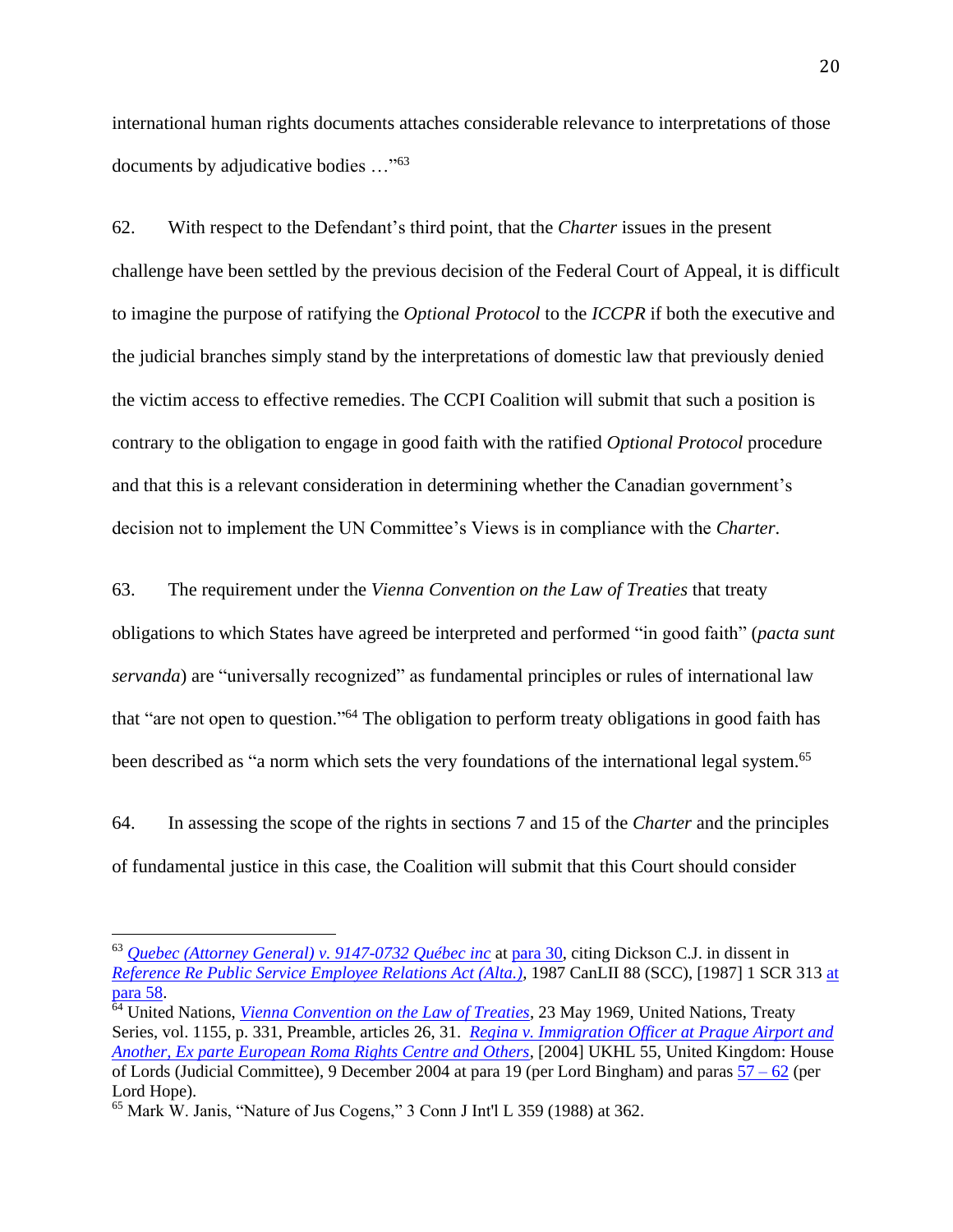whether Canada's response to the UN Committee's Views met a standard of good faith under international human rights law.

65. The Coalition will also submit that the UN Committee's Views are a relevant consideration in determining whether irregular immigration status should be accepted as an analogous ground of discrimination under section 15 of the *Charter*, based on similar considerations relating to the importance of ensuring conformity of *Charter* interpretation with international human rights norms.

# <span id="page-23-0"></span>*iii) Whether Canada's Decision not to Implement the UN Committee's Views Constitutes an Unreasonable Exercise of a Prerogative Power*

66. The CCPI Coalition takes the position that the Canada's decision not to give effect to the UN Committee's Views should be reviewed for its *Charter* compliance.

67. However, the CCPI Coalition also supports Ms. Toussaint's submission that Canada's decision not to implement the UN Committee's Views is unreasonable based on an administrative law standard of review and that the claim in paragraph 1(h) of the Plaintiff's Statement of Claim should therefore not be struck.

68. In its recent decision in *Canada (Minister of Citizenship and Immigration) v. Vavilov*, the Supreme Court of Canada stated that "in some administrative decision-making contexts, international law will operate as an important constraint on an administrative decision maker." 66 The Court noted that: "Since *Baker*, it has also been clear that international treaties and

<sup>66</sup> *[Canada \(Minister of Citizenship and Immigration\) v. Vavilov](https://www.canlii.org/en/ca/scc/doc/2019/2019scc65/2019scc65.html?autocompleteStr=vavilov&autocompletePos=1)*, 2019 SCC 65 [at para](https://www.canlii.org/en/ca/scc/doc/2019/2019scc65/2019scc65.html?autocompleteStr=vavilov&autocompletePos=1#:~:text=%C2%A0%C2%A0%20We%20would%20also,paras.%2069%2D71.) 114.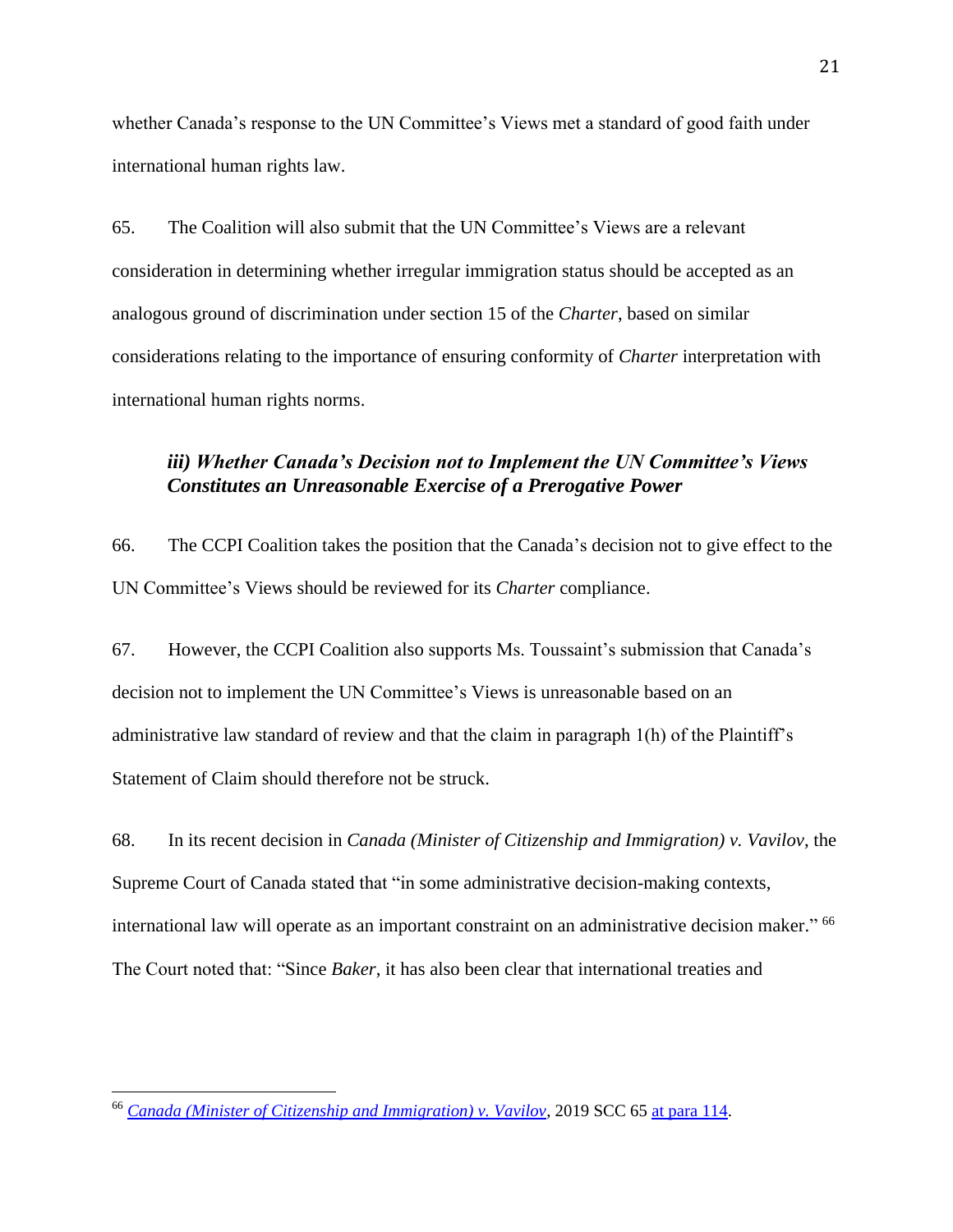conventions, even where they have not been implemented domestically by statute, can help to inform whether a decision was a reasonable exercise of administrative power. 67

69. The CCPI Coalition will argue that international human rights and *Charter* values, as well as the obligation to engage in good faith with the authoritative Views of the UN Committee in this case, may lead to a finding that the decision not to give effect to the Committee's Views was unreasonable.

70. The CCPI Coalition does not agree with the Defendant that the proposed review of the exercise of a prerogative power in this case is beyond the jurisdiction of this Court.<sup>68</sup>

## **PART V – ORDER SOUGHT**

<span id="page-24-0"></span>71. CCPI, CHC and the FCJ Refugee Centre respectfully request an order that they jointly:

- a) be granted leave to intervene in the Defendant's Motion to Strike;
- b) be permitted to file a factum not exceeding twenty (20) pages;
- c) be permitted to present oral argument not exceeding twenty (20) minutes at the hearing of the Defendant's motion;
- d) not be granted costs, nor costs be ordered against them; and
- e) such further or other order as the Court may deem appropriate.

## ALL OF WHICH IS RESPECTFULLY SUBMITTED

*for for for*

Martha Jackman Vanessa Gruben Yin Yuan Chen

Lawyers for the Moving Party, CCPI, CHC, FCJ Refugee Centre

<sup>67</sup> *Ibid*.

<sup>68</sup> Defendant's Factum para 72. See *[Black v. Canada \(Prime Minister\)](https://www.canlii.org/en/on/onca/doc/2001/2001canlii8537/2001canlii8537.html?resultIndex=1)*, 2001 CanLII 8537 (ON CA) at [paras 74-76.](https://www.canlii.org/en/on/onca/doc/2001/2001canlii8537/2001canlii8537.html?resultIndex=1#:~:text=%5B74%5D%20One%20possible,the%20cross%2Dappeal.)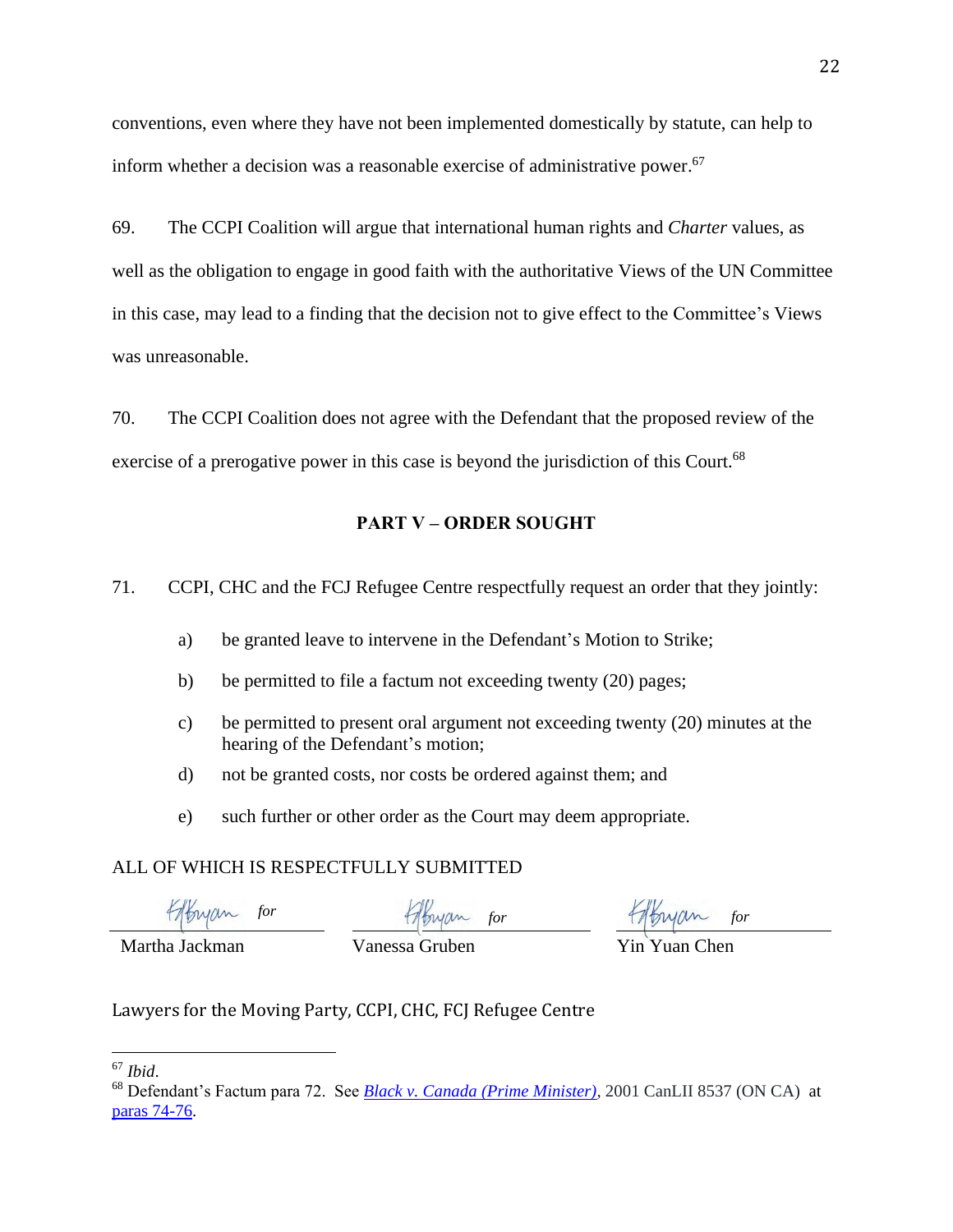# **SCHEDULE "A" – LIST OF AUTHORITIES**

<span id="page-25-0"></span>

|                 |                                                                                                                                                                                                                                                                                                                                                                                      | Factum<br>Paragraph(s) |  |
|-----------------|--------------------------------------------------------------------------------------------------------------------------------------------------------------------------------------------------------------------------------------------------------------------------------------------------------------------------------------------------------------------------------------|------------------------|--|
| <b>Case Law</b> |                                                                                                                                                                                                                                                                                                                                                                                      |                        |  |
| $\mathbf{1}$    | Toussaint v Canada CCPR/C/123/D/2348/2014 (30 August 2018)                                                                                                                                                                                                                                                                                                                           | 2, 10                  |  |
| $\overline{2}$  | Toussaint v Canada (Attorney General), 2010 FC 810                                                                                                                                                                                                                                                                                                                                   | 8, 9, 40, 48           |  |
| 3               | Toussaint v. Canada (Attorney General), 2011 FCA 213                                                                                                                                                                                                                                                                                                                                 | 8, 9                   |  |
| $\overline{4}$  | Chaoulli v. Quebec (Attorney General), 2005 SCC 35, [2005] 1 SCR<br>791.                                                                                                                                                                                                                                                                                                             | 15, 47, 48             |  |
| 5               | Eldridge v. British Columbia (Attorney General), 1997 CanLII 327<br>(SCC), [1997] 3 SCR 624.                                                                                                                                                                                                                                                                                         | 16                     |  |
| 6               | Gosselin v. Québec (Attorney General), 2002 SCC 84, [2002] 4 SCR<br>429.                                                                                                                                                                                                                                                                                                             | 15                     |  |
| $\tau$          | Baker v. Canada (Minister of Citizenship and Immigration), 1999<br>CanLII 699 (SCC), [1999] 2 SCR 817.                                                                                                                                                                                                                                                                               | 15                     |  |
| 8               | Tanudjaja v. Attorney General (Canada) (Application), 2013 ONSC<br>5410.                                                                                                                                                                                                                                                                                                             | 16,50                  |  |
| 9               | Tanudjaja v. Attorney General (Canada), 2013 ONSC 1878.                                                                                                                                                                                                                                                                                                                              | 16                     |  |
| 10              | Jennifer Tanudjaja, Janice Arsenault, Ansar Mahmood, Brian<br>Dubourdieu, Centre<br>for Equality Rights in Accommodation Applicants (Appellants) and The<br><b>Attorney General of Canada and The Attorney General of Ontario</b><br>(March 31, 2014), Court of Appeal for Ontario M43540, M43549,<br>M43525, M43545, M43551, M43534, M43547 (C57714) [Feldman JA<br>(In Chambers)]. | 17                     |  |
| 11              | Tanudjaja v. Canada (Attorney General), 2014 ONCA 852                                                                                                                                                                                                                                                                                                                                | 51                     |  |
| 12              | Bedford v. Canada (Attorney General), 2009 ONCA 669                                                                                                                                                                                                                                                                                                                                  | 31                     |  |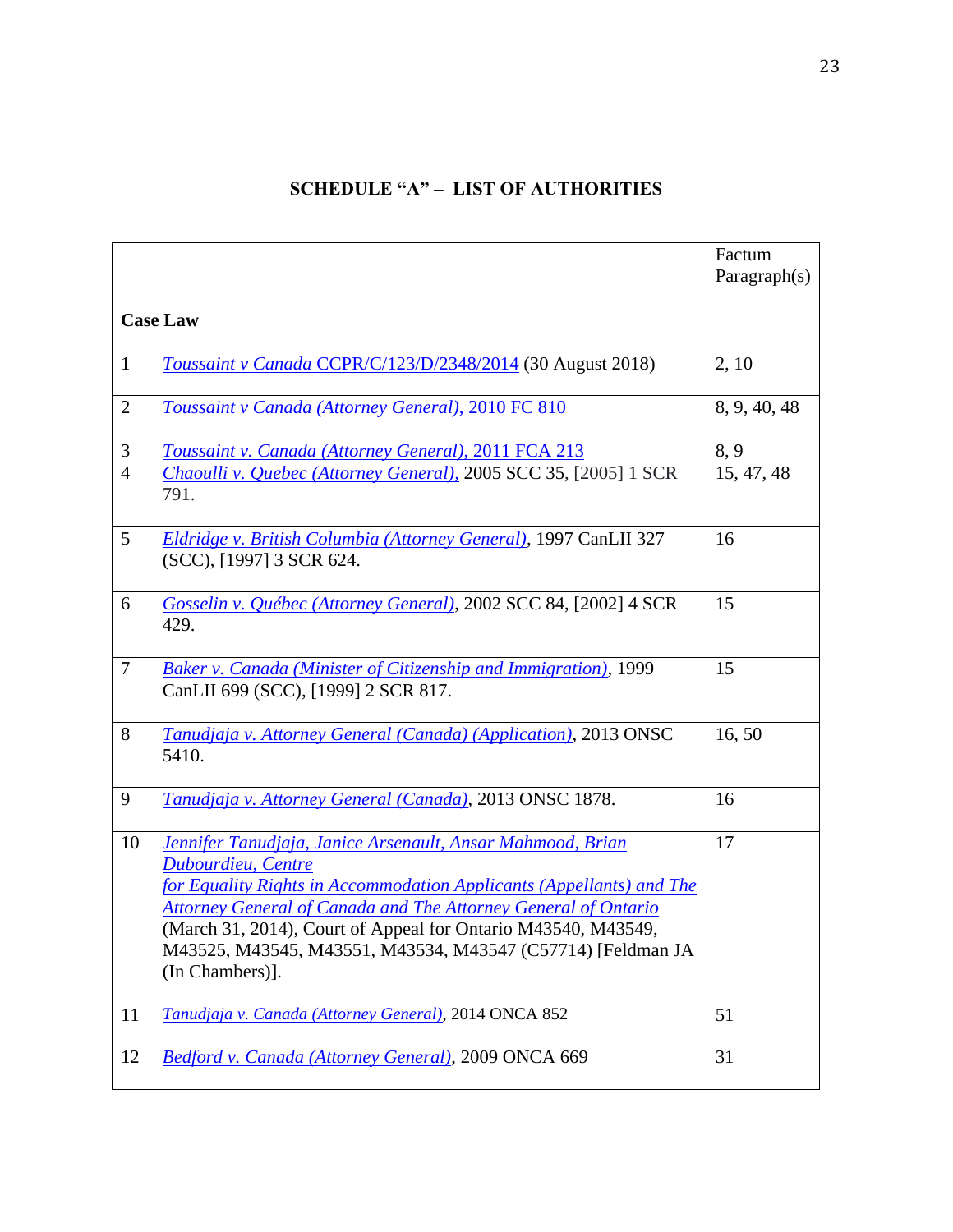| 14                             | Cambie Surgeries Corporation v British Columbia (Attorney General),<br>2020 BCSC 1310.                                                                                                                                                                                                       | 52     |  |
|--------------------------------|----------------------------------------------------------------------------------------------------------------------------------------------------------------------------------------------------------------------------------------------------------------------------------------------|--------|--|
| 15                             | <i>Operation Dismantle v. The Queen, 1985 CanLII 74 (SCC), [1985] 1</i><br><b>SCR 441.</b>                                                                                                                                                                                                   | 57     |  |
| 16                             | Canada (Attorney General) v. PHS Community Services Society, 2011<br><b>SCC 44.</b>                                                                                                                                                                                                          | 57     |  |
| 17                             | Quebec (Attorney General) v. 9147-0732 Québec inc 2020 SCC 32.                                                                                                                                                                                                                               | 58     |  |
| 18                             | Nevsun Resources Ltd. v.Araya, 2020 SCC 5.                                                                                                                                                                                                                                                   | 61     |  |
|                                | R. v. Poulin, 2019 SCC 47.                                                                                                                                                                                                                                                                   | 61     |  |
| 18                             | Reference Re Public Service Employee Relations Act (Alta.).                                                                                                                                                                                                                                  | 61     |  |
| 19                             | Regina v. Immigration Officer at Prague Airport and Another, Ex parte<br>European Roma Rights Centre and Others, [2004] UKHL 55, United<br>Kingdom: House of Lords (Judicial Committee), 9 December 2004.                                                                                    | 63     |  |
| 20                             | Canada (Minister of Citizenship and Immigration) v. Vavilov, 2019<br><b>SCC 65.</b>                                                                                                                                                                                                          | 67     |  |
| 21                             | Black v. Canada (Prime Minister), 2001 CanLII 8537 (ON CA)                                                                                                                                                                                                                                   | 70     |  |
| <b>International Documents</b> |                                                                                                                                                                                                                                                                                              |        |  |
| 21                             | UN General Assembly, <i>International Covenant on Civil and Political</i><br>Rights, 16 December 1966, United Nations, Treaty Series, vol. 999 p.<br>171.                                                                                                                                    | 10     |  |
| 22                             | Optional Protocol to the International Covenant on Civil and Political<br><i>Rights</i> . Adopted and opened for signature, ratification and accession by<br>General Assembly resolution 2200A (XXI)<br>of 16 December 1966 entry into force 23 March 1976, in accordance<br>with Article 9. | 59, 62 |  |
| 23                             | United Nations, Vienna Convention on the Law of Treaties, 23 May<br>1969, United Nations, Treaty Series, vol. 1155, p. 331.                                                                                                                                                                  | 63     |  |
| <b>Secondary Sources</b>       |                                                                                                                                                                                                                                                                                              |        |  |
| 24                             | Mark W. Janis, "Nature of Jus Cogens," 3 Conn J Int'l L 359 (1988) at<br>362.                                                                                                                                                                                                                | 63     |  |